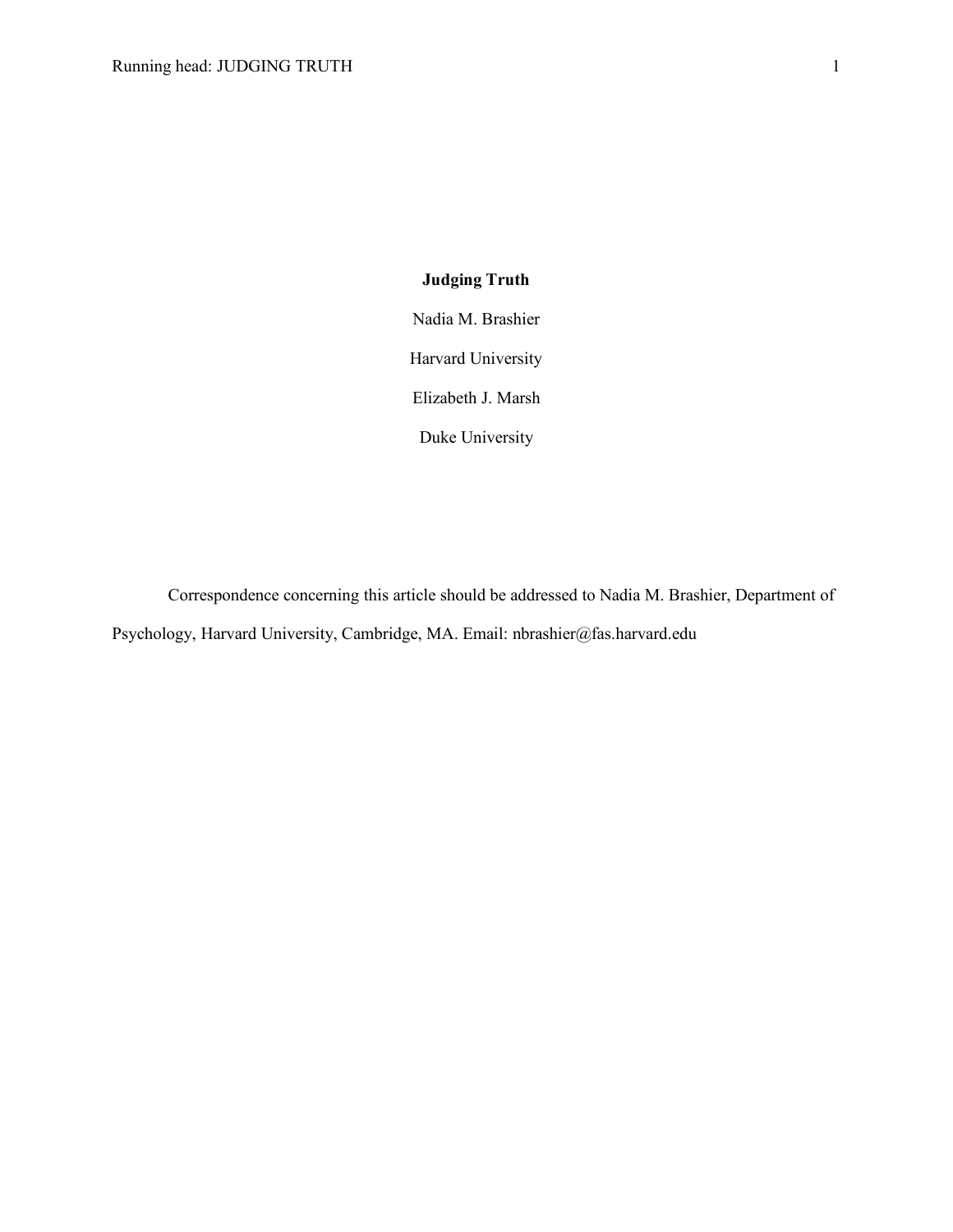#### Abstract

Deceptive claims surround us, embedded in fake news, advertisements, political propaganda, and rumors. How do people know what to believe? Truth judgments reflect inferences drawn from three types of information: base rates, feelings, and consistency with information retrieved from memory. First, people exhibit a bias to accept incoming information, because most claims in our environments are true. Second, people interpret feelings, like ease of processing, as evidence of truth. And third, people can (but do not always) consider whether assertions match facts and source information stored in memory. This three-part framework predicts specific illusions (e.g., truthiness, illusory truth), offers ways to correct stubborn misconceptions, and suggests the importance of converging cues in a post-truth world, where falsehoods travel further and faster than the truth.

*Keywords:* inference, truth bias, illusory truth, fluency, knowledge, source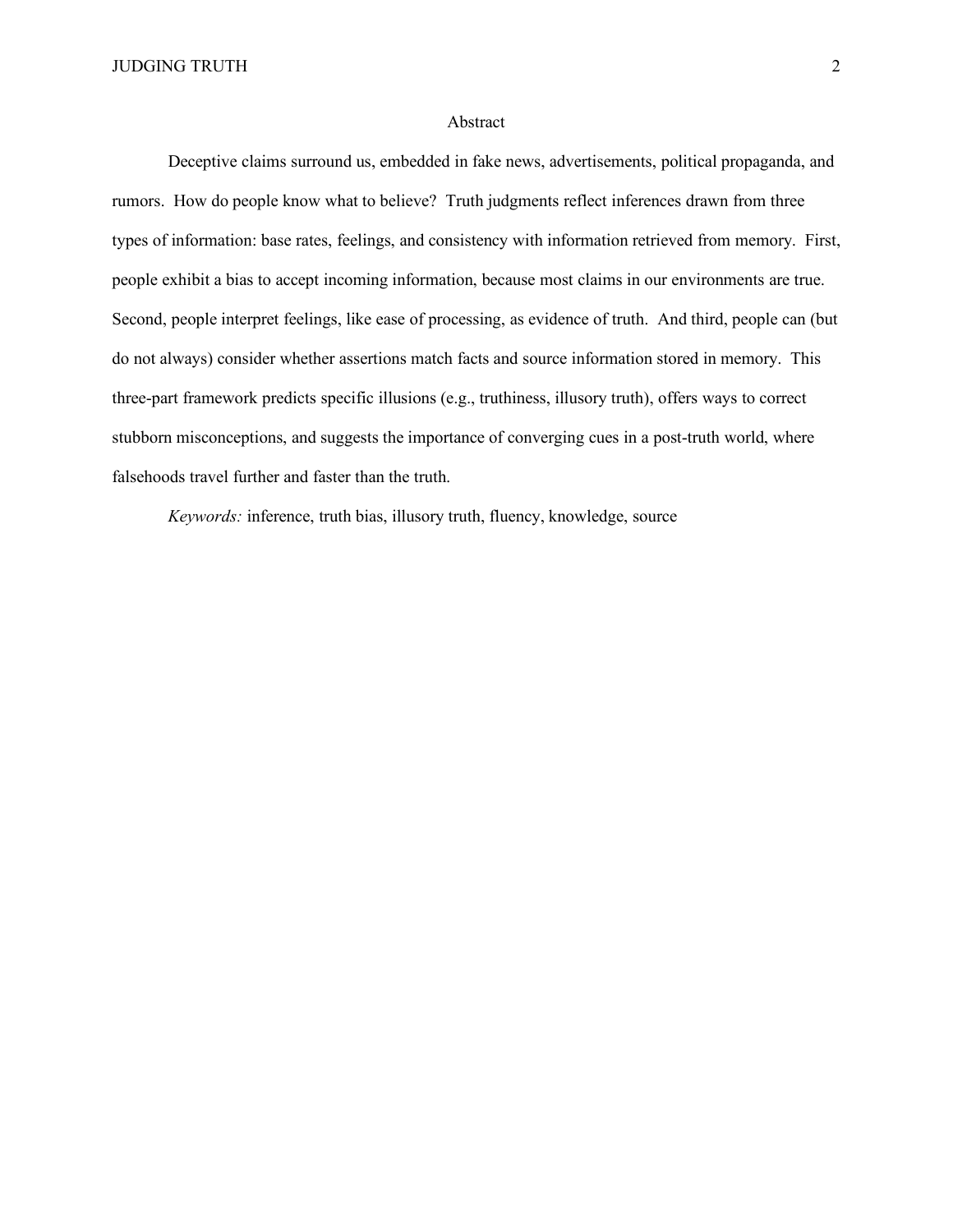#### Judging Truth

How do we know what to believe? *A camel's hump stores water. Albert Einstein failed math in school. Suicide rates peak during the holidays.* Most people believe these to be facts, though camel humps store fat, Einstein excelled at math, and suicide rates rise in the spring. Conversely, people also reject veridical information. *An octopus has three hearts. Anne Frank and Martin Luther King, Jr were born in the same year. The unicorn is Scotland's national animal.* Why do these facts *feel* false? This review describes the cognitive and affective cues that signal truth, how well these cues track reality, and the ways that they leave people vulnerable to specific and predictable illusions.

Public interest in the psychology of judging truth intensified after the 2016 U.S. presidential election; *post-truth, fake news,* and *misinformation* have each appeared as the word of the year in prominent dictionaries. Many worry that we now live in a world where opinions outweigh facts (see Lewandowsky, Ecker, & Cook, 2017). Misconceptions spread rapidly in the digital age – falsehoods are 70% more likely to be retweeted than truths (Vosoughi, Roy, & Aral, 2018) – but misleading headlines are as old as the printing press. In 1912, the *St Louis Dispatch* reported that most Titanic passengers survived (in fact, over 1,500 died). In 1981, the *New York Times* described a "rare cancer" seen in gay men (a disease now known as AIDS). In 1990, the *New York Times* also predicted an epidemic of "crackexposed children" (unlike fetal alcohol syndrome, no discernible "crack baby" phenotype exists). Fortunately, scientific interest in the spread of misinformation also predates the fake news crisis, allowing the application of basic psychological science to contemporary controversies.

Decades of work from distinct research traditions describe basic processes that people use to distinguish true from false claims. By "true" and "false," we refer to people's judgments about objective truth, not attitudes, and thus we do not cover the persuasion literature (e.g., Albarracin & Shavitt, 2018; Falk & Scholz, 2018). Past reviews summarize how feelings, like fluency (Dechêne, Stahl, Hansen, & Wänke, 2010; Unkelbach, 2019) and affect (Forgas, 2019), shape truth. Our synthesis offers a different level of analysis, cutting across social and cognitive psychology to consider the many ways in which people construct truth.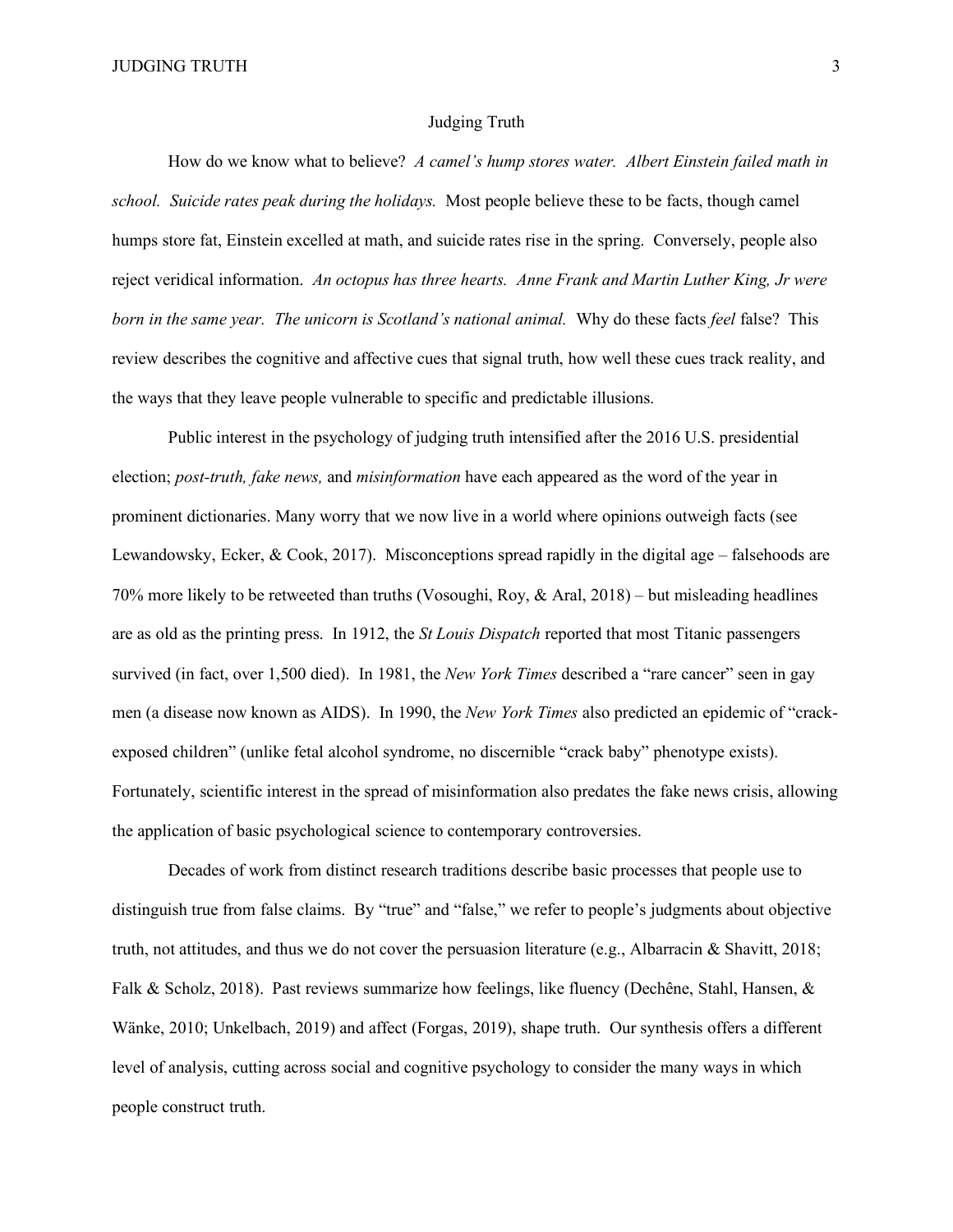## **The Construction of Truth**

Existing research reveals a common theme: Truth judgments are *constructed*. People draw inferences from relevant cues, some of which qualify as *heuristics* (i.e., cognitive shortcuts that save time and effort). We organize the literature into three main kinds of inference (see Figure 1). First, and most fundamentally, truth judgments reflect **inferences from base rates**. In line with Bayesian models of cognition (Tenenbaum, Griffiths, & Kent, 2006), people do not start from a position of complete ignorance, but instead begin with prior probabilities. Second, people draw **inferences from feelings**. Feelings-as-information theory suggests that people interpret their own subjective experiences as evidence of truth (Schwarz, 2012). Finally, people draw **inferences from consistency** with existing knowledge and source information stored in memory, complementing a referential theory of truth (Unkelbach & Rom, 2017).



*Figure 1.* Truth judgments reflect inferences from base rates, feelings, and consistency with memories. *C* scores measure the general bias to say "true," while *d'* scores reflect the ability to distinguish true from false claims. Dashed lines indicate interactions described by previous research. Additional cues and connections may exist.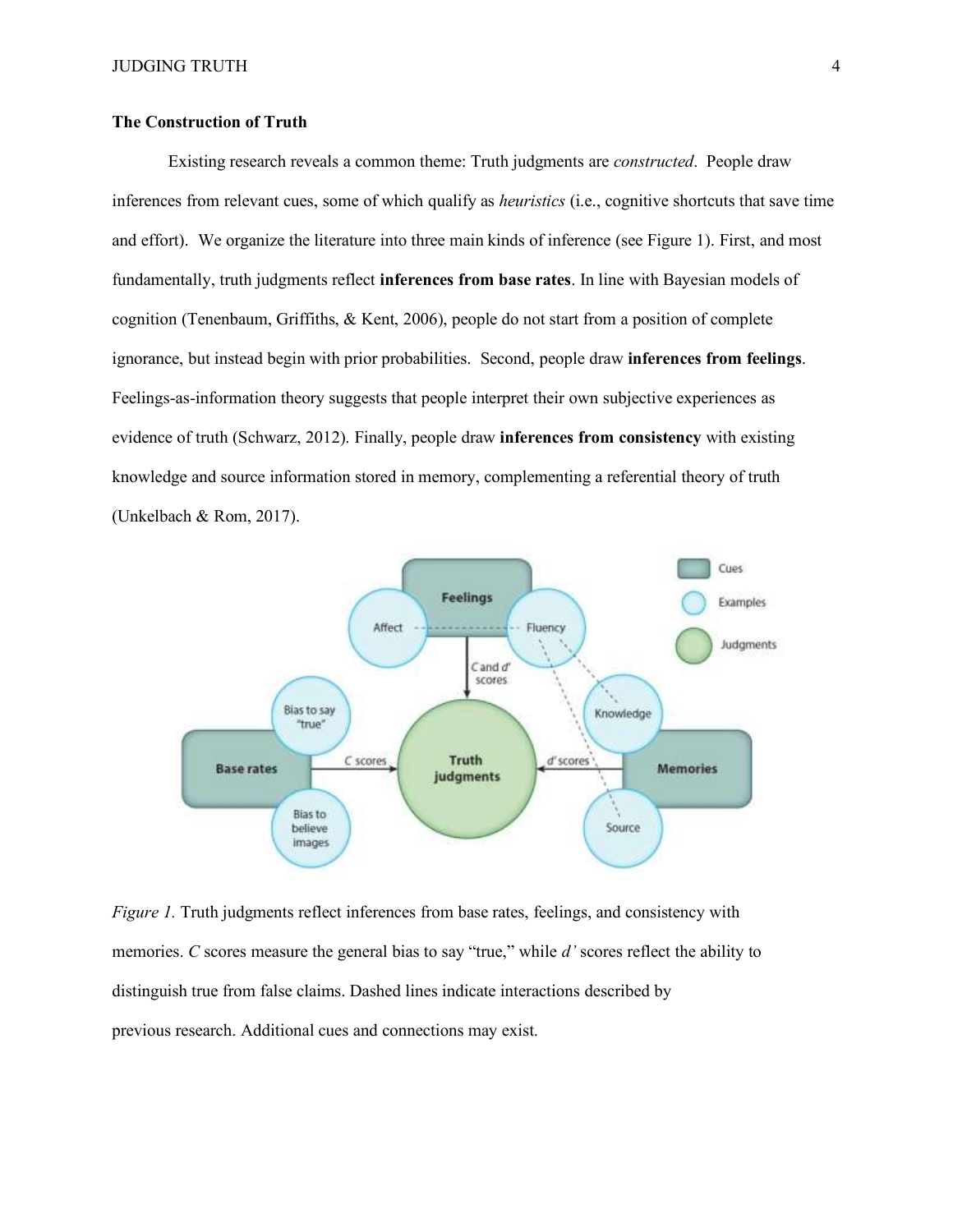Each of these three inferences increases accuracy in general. A Bayesian-like reliance on base rates (i.e., calling claims "true" more often than "false") is often effective, given that most information encountered in daily life is true. Statements accompanied by a feeling of ease are more likely to be true than those that feel strange or difficult to understand. And probabilistically, assertions consistent with information stored in memory tend to be more accurate than mismatches.

Specific kinds of errors follow from each class of inference. Assuming truth due to base rates can leave people credulous. Relying on feelings may predispose people to cognitive illusions, where statements that feel good are accepted irrespective of truth. And preferring consistency can make it difficult to update beliefs when the facts change (e.g., spicy foods ease, rather than exacerbate, digestive inflammation) or when learning something new (e.g., ink from tattoos migrates to the lymph nodes).

## **Inferring Truth from Base Rates**

*To get divorced, Ghanaians have to wear their wedding clothes to court.* Without any expertise about Ghana's legal system, how do readers judge this assertion? We might predict that people accept ambiguous claims as true as often as they reject them as false. Instead, people are more likely to assume a statement is true than to call it false, reflecting the base rates in daily life (where most references are mundane and true). From a Bayesian perspective, it is rational to assume that incoming information is true, and then to revise in light of new evidence. Gilbert (1991) makes similar predictions, but argues that, to be comprehended, a claim must first be represented as true. In a second, resource-demanding step, it can be rejected as false.

"Unbelieving" (i.e., revising or updating) requires cognitive effort, leaving people vulnerable to distraction. In one study, participants learned supposed translations of Hopi words (e.g., *A monishna is a star*), each followed by a "true" or a "false" tag. A tone played just after some of these tags appeared. Asymmetrical errors emerged: Interruption led participants to misremember false claims as "true," but the opposite did not occur (Gilbert, Krull, & Malone, 1990). A similar effect occurred when participants read crime reports and then recommended prison terms for robberies (Gilbert, Tafarodi, and Malone, 1993). The reports contained true and false information, printed in black and red font, respectively. Half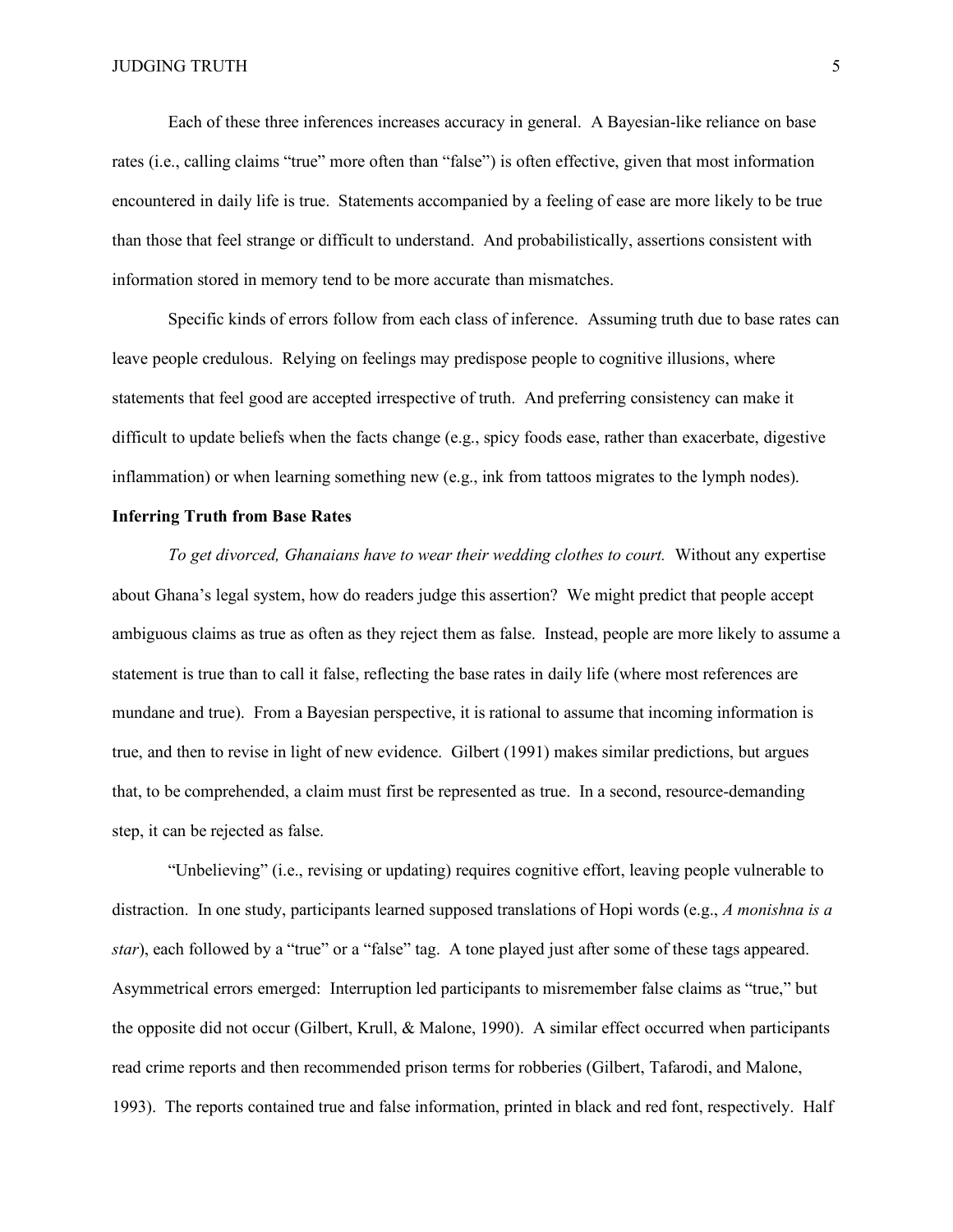of the participants searched for digits while reading them. Distracted participants assigned terms consistent with details (e.g., *The robber had a gun*) that they should have ignored (i.e., that appeared in red). Multi-tasking appears to disrupt the second, unbelieving stage.

Without explicit tags, people exhibit a modest bias to accept new claims. In our own experiments, participants rarely endorse ambiguous claims seen for the first time as "definitely true" (e.g., Fazio, Brashier, Payne, & Marsh, 2015; Brashier, Eliseev, & Marsh, 2020; Brashier, Umanath, Cabeza, & Marsh, 2017). However, their judgments consistently skew towards "true" (across experiments, the mean deviation from the middle of a 6-point scale was 0.30). Signal detection analysis provides a more precise estimate, where bias scores indicate participants' tendency to say "true" (Unkelbach, 2007). A lenient criterion leaves listeners vulnerable to deceit, since people lie regularly (on average, 1.65 times a day; Serota, Levine, & Boster, 2010). Most people detect dishonesty at a rate barely better than chance (Bond & DePaulo, 2006; Hartwig & Bond, 2011), due to a bias to regard others' statements as truthful (Bond & DePaulo, 2008).

People also observe and draw on base rates when considering images, as most things seen in daily life are real. Movies, virtual reality, and other visual media all take advantage of this reality principle. As a result, doctored photos can implant memories of childhood events (e.g., hot air balloon rides) that never happened (Wade, Garry, Read, & Lindsay, 2002). The fiction about Ghanaian divorce law mentioned earlier went viral, perhaps due to the accompanying photoshopped picture of stressed couples in tuxedos and wedding gowns. The power of pictures extends to truth, as demonstrated by Newman and colleagues (2012). They presented people with claims like *The first windmills were built in Persia*. Half appeared with a photo (e.g., of a windmill in a nondescript field) that provided no actual evidence about the veracity of the claim. Signal detection analysis revealed a bias to accept statements as true (i.e., lower *C* scores) when they appeared alongside a picture. *Truthiness* persists for days (Fenn, Newman, Pezdek, & Garry, 2013) and occurs unconsciously: Most participants (90%) fail to notice that pictures boost perceptions of truth (Newman, Azad, Lindsay, & Garry, 2018). In addition to making claims more believable, irrelevant photos increase people's desire to share both true and false information on social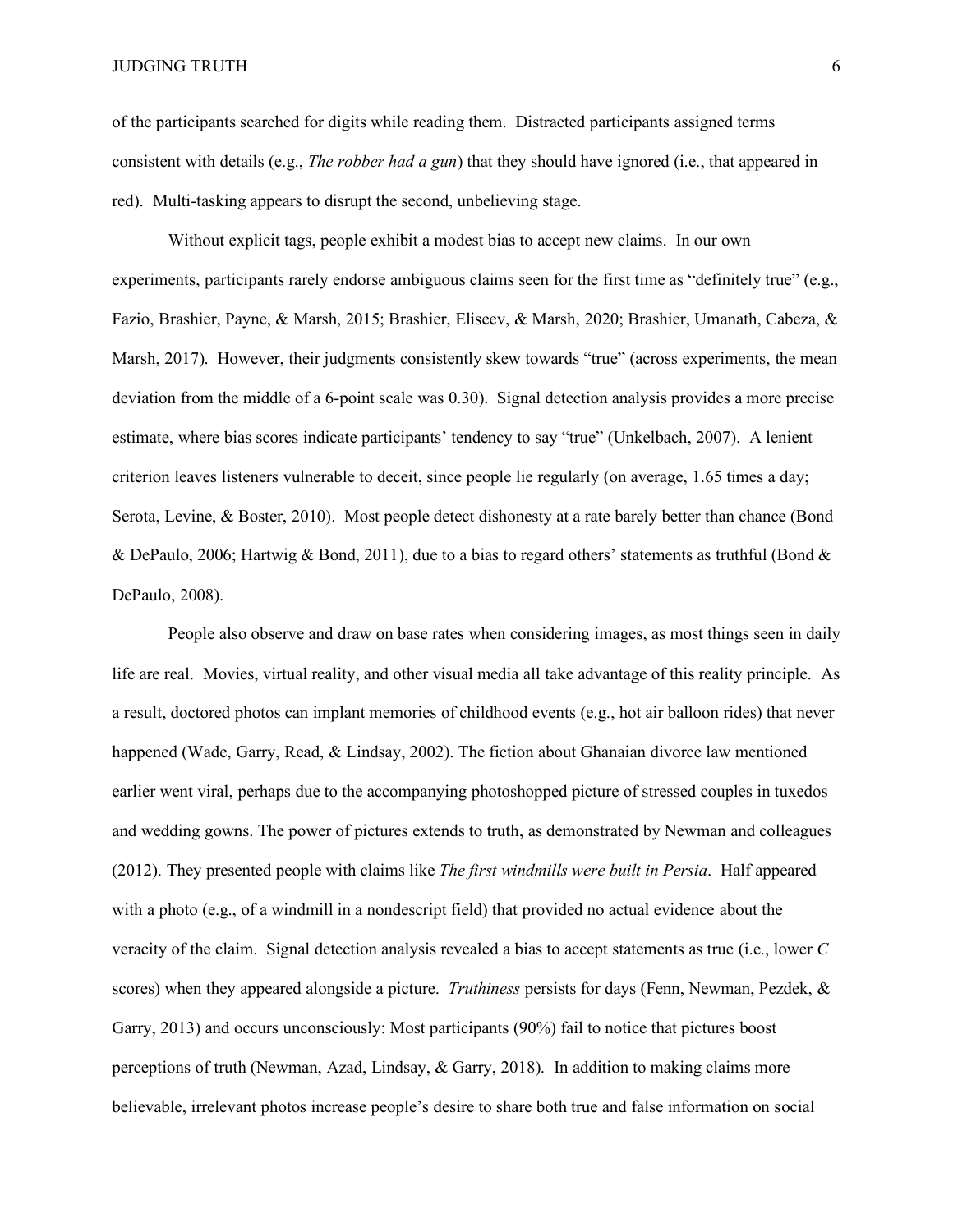media (Fenn, Ramsay, Kantner & Pezdek 2019). Manipulated visuals exploit our reliance on images; at the extreme, "deepfakes" use artificial intelligence to depict events that never happened (e.g., speeches by world leaders; Yang, Li, & Lyu, 2018).

People can learn to disbelieve their eyes, such as in experiments in which people wear goggles that render the world upside down, but it takes extensive practice (Kohler, 1962). The aphorism that *seeing is believing* captures the Bayesian notion that what people see is usually true. However, there are situations where this contingency is broken. For example, only semantically related photos make statements seem truer; pairing *The liquid metal inside a thermometer is mercury* with a picture of a lizard actually encourages a bias to say "false" (Newman et al., 2015). Obvious mismatches (e.g., thermometer – lizard) override inferences from base rates.

#### **Inferring Truth from Feelings**

*Vitamin C prevents common colds.* Consumers continue to buy unnecessary supplements, partly because they hear this claim over and over. Repetition works because people behave like *cognitive misers*, using shortcuts to avoid computation (Fiske & Taylor, 1991). Heuristics minimize time and effort, whether predicting where serial offenders live (Snook, Taylor, & Bennell, 2004) or who will win tennis matches (Serwe & Frings, 2006). Despite ignoring some information, they can match or exceed the accuracy of statistical methods (i.e., *less-is-more effects*; Gigerenzer & Gaissmaier, 2011). People draw on adaptive toolboxes suited to a given domain, not general algorithms (Gigerenzer, 2002). For example, cooperating first and then imitating a social partner's last behavior (i.e., going *tit for tat*; Axelrod, 1984) facilitates cooperation, but this strategy cannot discriminate truths from falsehoods. So how do people make "fast and frugal" truth judgments? One well-documented shortcut involves ease of processing.

*Just do it. Think different*. *Eat fresh.* These slogans immediately bring Nike, Apple, and Subway to mind. Marketers realize the power of repetition, a strategy that Hasher, Goldstein, and Toppino (1977) corroborated. In their seminal experiment, participants judged the truth of claims like *Divorce is only found in technically advanced societies*. Crucially, they saw some statements three times (*repeated*) and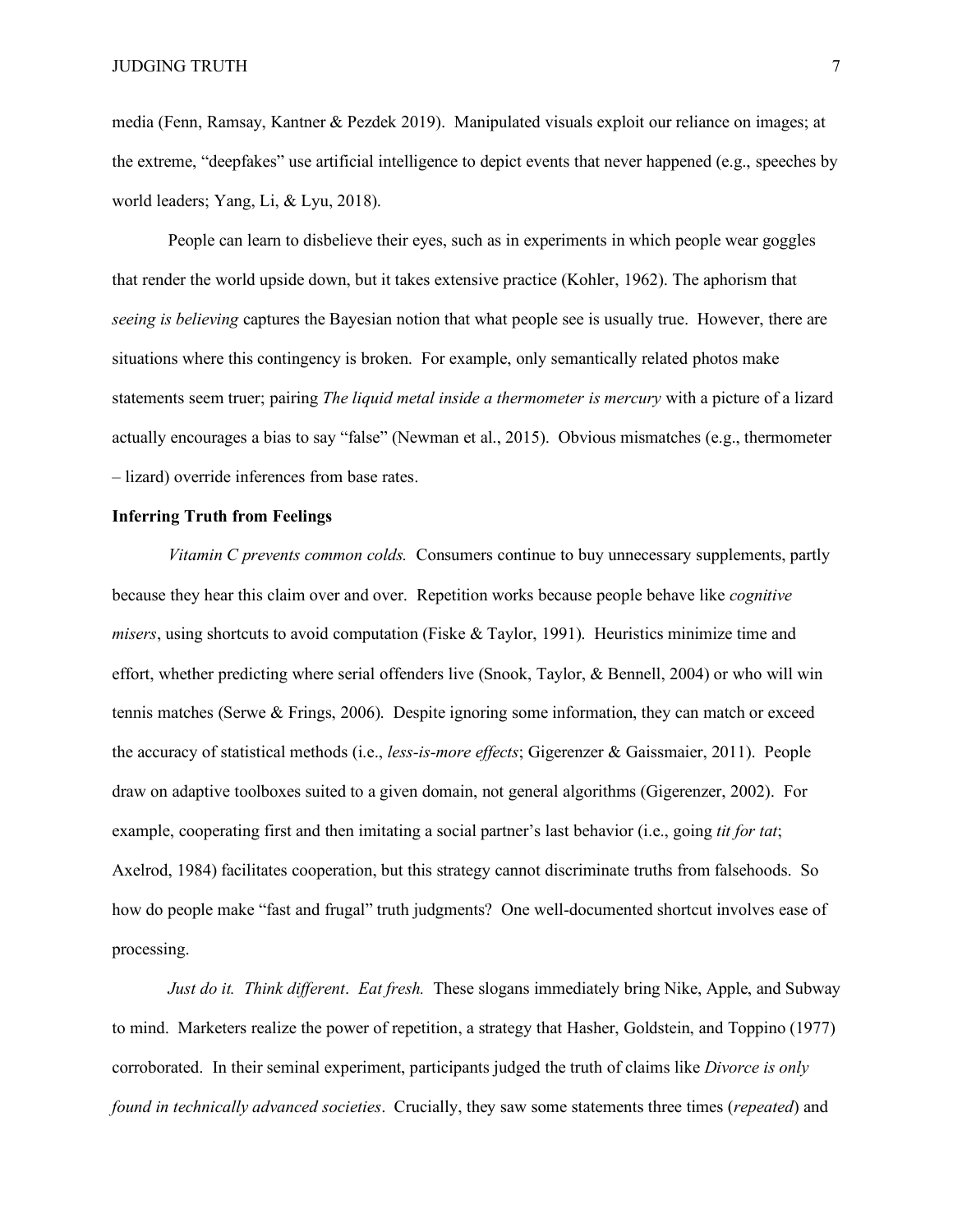others for the first time at test (*new*). Repeated claims seemed truer than new ones, a phenomenon coined *illusory truth*. According to a meta-analysis of over 50 studies, illusory truth is a medium effect (Cohen's *d*s = 0.39-0.49; Dechêne et al., 2010). Notably, this may be an underestimate, as most researchers instruct participants that they will encounter true and false information. Removing this simple warning, which rarely occurs in everyday life, doubles the effect of repetition (Jalbert, Newman, & Schwarz, unpublished manuscript).

Even a single previous exposure to a claim proves powerful. Illusory truth persists over time, emerging months later (Brown & Nix, 1996). Repetition boosts credibility of trivia (e.g., *House mice can run an average of four miles per hour*, Bacon, 1979), product claims (e.g., *Crest toothpaste removes caffeine stains from teeth*, Johar & Roggeveen, 2007), sociopolitical opinions (e.g., *Judges are far too lenient on criminals*; Arkes, Hackett, & Boehm, 1989), rumors (e.g., *A professor was giving a student good grades because he found out the professor plagiarized*; DiFonzo, Beckstead, Stupak, & Walders, 2016), and fake headlines (e.g., *Mike Pence: Gay conversion therapy saved my marriage*, Pennycook, Cannon, & Rand, 2018). Merely seeing concepts (e.g., hen's body temperature) increases later belief in detailed claims about those topics (e.g., *The temperature of a hen's body is about 104°F*; Begg, Armour, & Kerr, 1985). Reading statements like *Crocodiles sleep with their eyes open* even leads people to believe the opposite: A week later, direct contradictions (e.g., *Crocodiles sleep with their eyes closed*) seem more truthful than new items (Garcia-Marques, Silva, Reber, & Unkelbach, 2015). People forget the details of the initial claim, instead basing their judgments on how easy it feels to process key concepts (e.g., crocodiles, sleep).

Bolstering this fluency account, illusory truth occurs without repetition. Statements presented in high contrast (e.g., *The capital of Madagascar is Toamasina*) seem truer than those presented in low contrast (e.g., *The capital of Madagascar is Toamasina*; Reber & Schwarz, 1999). Aphorisms that rhyme (e.g., *What sobriety conceals, alcohol reveals*) seem more apt than those that do not (e.g., *What sobriety conceals, alcohol unmasks*; McGlone, & Tofighbakhsh, 2000). Finally, claims (e.g., *A giraffe can go without water longer than a camel can*) made by native speakers seem truer than those spoken with a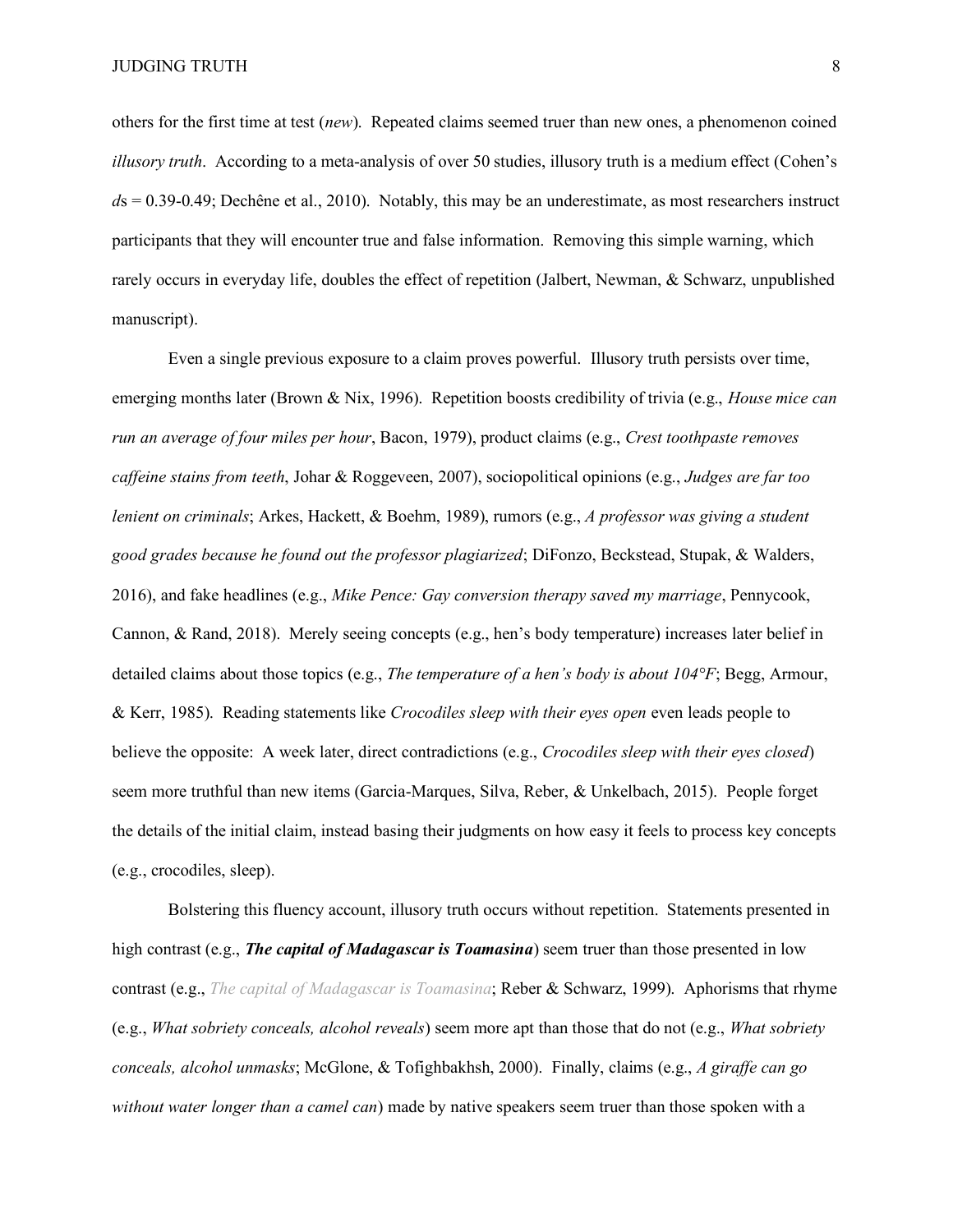foreign accent (Lev-Ari & Keysar, 2010). Neuroimaging provides converging evidence; illusory truth reflects increased activity in the perirhinal cortex, a region implicated in other fluency effects like conceptual priming (Wang, Brashier, Wing, Marsh, & Cabeza, 2016).

This illusion reflects a *relative* metacognitive experience. Illusory truth effects are largest when people judge mixed lists that include both new and repeated statements (Dechêne, Stahl, Hansen, & Wänke, 2009; Garcia-Marques, Silva, Mello, & Hansen, 2019). We might expect the opposite to be true, given that a within-subjects design gives participants the opportunity to explicitly notice differences between fluent and disfluent items. When judging liking (Bornstein & D'Agostino, 1994) and frequency (Oppenheimer, 2004), for example, people spontaneously explain away fluency when manipulations are too heavy-handed. However, seeing repeated and new items side by side does not lead to *discounting* while evaluating truth. Participants do not simply forget claims seen earlier; they recognize statements from the exposure phase with accuracy exceeding 90% (Begg, Anas, & Farinacci, 1992). Rather, the effect is so strong that they fail to discount even after explicit warnings describing illusory truth (Nadarevic & Aßfalg, 2017).

How do people develop a heuristic this pernicious? In some ways, the term *illusory truth* is a misnomer – there can be "wisdom in feelings" (Schwarz, 2002). Fluency naturally correlates with truth in our daily lives. On average, people hear the single true version of a statement (e.g., *The capital of Argentina is Buenos Aires*) more often than any one of its many possible falsifications (e.g., *The capital of Argentina is La Paz*, *The capital of Argentina is Lima*, *The capital of Argentina is Montevideo*). With experience, people learn that fluency typically leads to the correct judgment in less time than other strategies (Unkelbach, 2007), allowing them to judge repeated statements more quickly than new ones (e.g., Scholl, Greifeneder, & Bless, 2014; Unkelbach & Greifeneder, 2018). Given that the fluency heuristic is learned, it can also be reversed. Participants update when feedback challenges the direction (Unkelbach, 2007) or validity (Scholl et al., 2014) of the relationship between color contrast and truth.

Cognitive, social, and consumer psychology converge on fluency's potential to lead us astray (Unkelbach, Koch, Silva, & Garcia-Marques, 2019). This empirical spotlight implies that fluency serves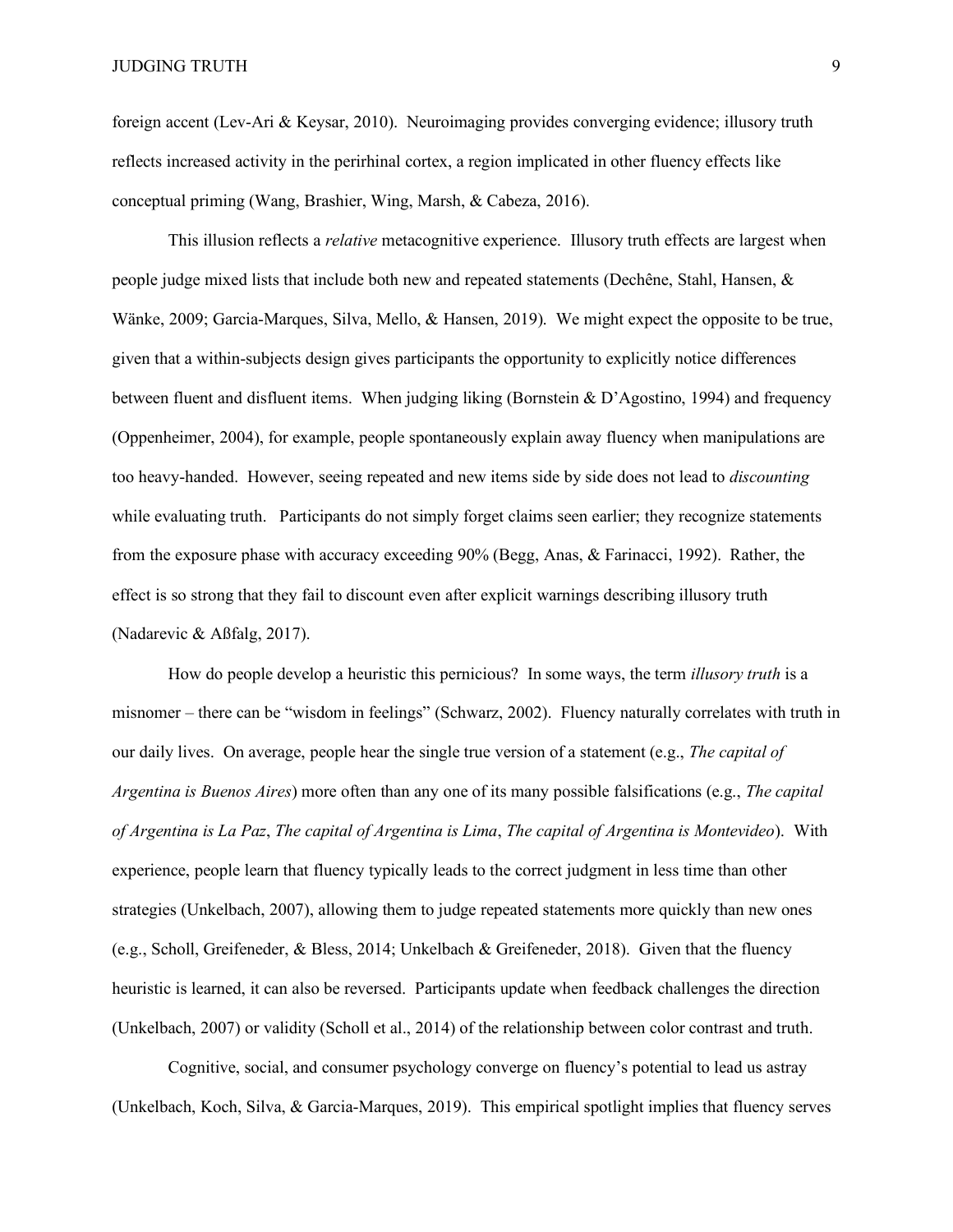as a single "clever" cue for truth. Indeed, some judgments reflect "one good reason" (Gigerenzer & Gaissmaier, 2011). Fluency is an appealing candidate – easy processing informs many judgments (Alter & Oppenheimer, 2009), including liking (Iyengar & Lepper, 2000), beauty (Reber, Schwarz, & Winkielman, 2004), and confidence (Schwartz & Metcalfe, 1992). University professors even assign higher grades in later offerings of a course, and judges give higher ratings to professional dancers in later seasons of Dancing with the Stars (O'Connor & Cheema, 2018). Fluency serves as a powerful cue, but other subjective feelings provide shortcuts to truth.

Most notably, emotion "bleeds into" many judgments (Greifeneder, Bless, & Pham, 2011; Lerner, Li, Valdesolo, & Kassam, 2015), from risk estimates (Johnson & Tversky, 1983) to judgments of learning (Hourihan & Bursey, 2017). Affect can literally make mountains out of molehills: Sadness leads people to estimate that hills are steeper (Riener, Stefanucci, Proffitt, & Clore, 2011). Mood cued by weather correlates with real-world outcomes, such as medical school admissions (Redlmeier & Baxter, 2009) and stock market returns (Hirshleifer & Shumway, 2003).

We ask ourselves *How do I feel about this?* and then attribute our feelings to the target (Schwarz, 2012). Easy processing feels good, according to both self-reports (Monahan, Murphy, & Zajonc, 2000) and facial myography over the zygomaticus "smiling" muscle (Carr, Rotteveel, & Winkielman, 2016; Winkielman & Cacioppo, 2001). As a result, faces seen recently appear happier than new ones (Carr, Brady & Winkielman, 2017). The reverse is also true: Smiling faces feel more familiar (an interpretation of fluency) than neutral ones (Garcia-Marques, Mackie, Claypool, & Garcia-Marques, 2004). Happy, but not sad, people endorse attitudes based on easy-to-retrieve (i.e., fluent) arguments (Ruder & Bless, 2003). Compared to a neutral mood, happiness leads people to falsely recognize words (Claypool, Hall, Mackie, & Garcia-Marques, 2008). Moreover, people enjoy repeating activities (e.g., visiting a museum, watching a movie) more than expected (O'Brien, 2019).

Given this warm glow of familiarity, Unkelbach and colleagues (2011) investigated whether illusory truth merely reflects positivity. Participants evaluated statistical claims with positive (*The divorce rate in Grenada is lower than in the rest of Spain*) and negative (*The divorce rate in Grenada is*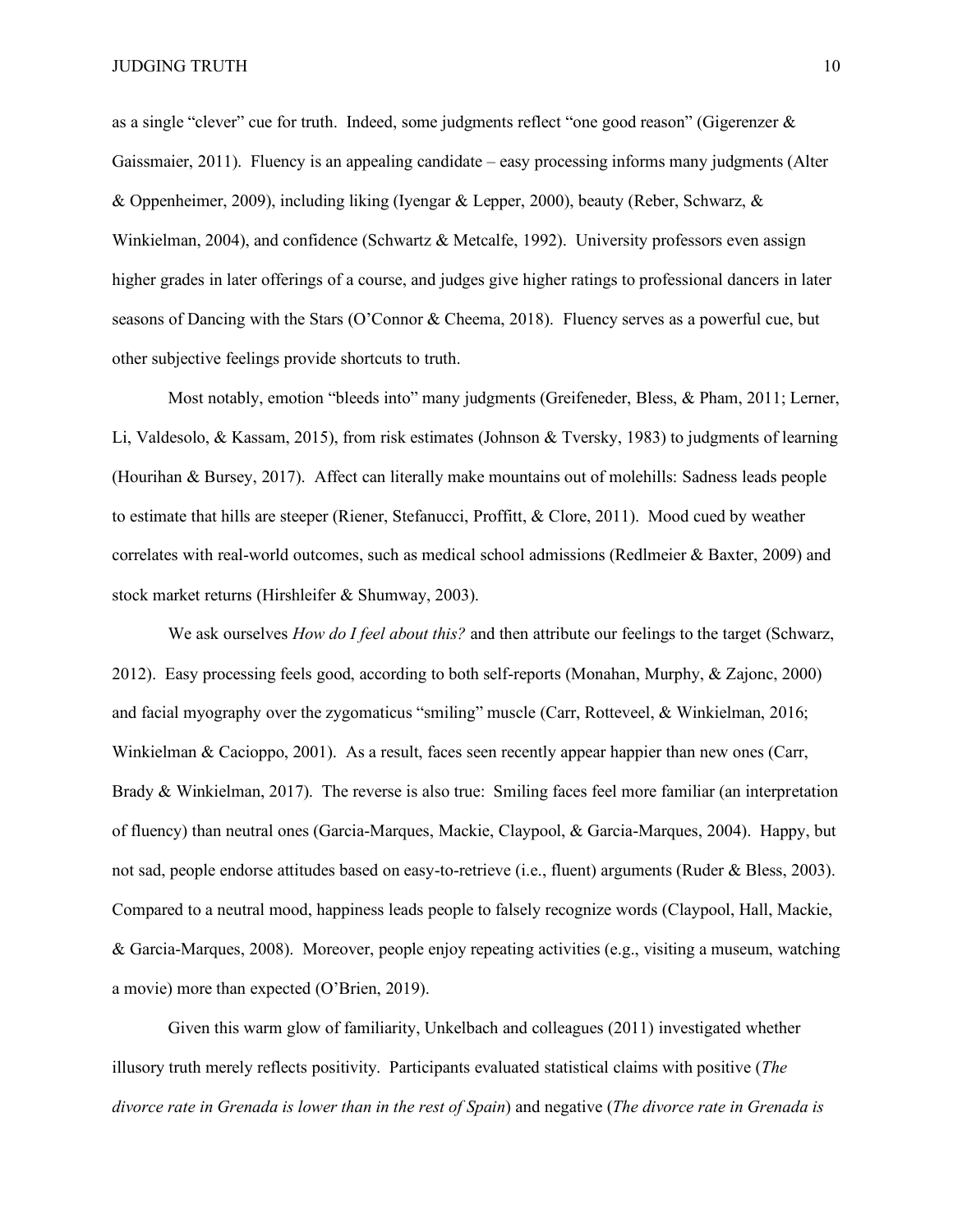*higher than in the rest of Spain*) framings. Illusory truth emerged for both types of statements, confirming that fluency drives the effect. But claims that elicited more positive feelings also seemed truer, hinting that positivity independently cues truth. Conversely, sadness wipes out illusory truth (Koch & Forgas, 2012), which is an impressive finding given how robust the illusion is. After watching sad film clips, claims (e.g., *Instead of iron, horseshoe crabs have copper in their blood*) printed in an easy-to-read font seem just as true as those in a hard-to-read font. Negative mood also reduces gullibility, allowing people to spot deception (Forgas & East, 2008). In our own studies, people tend to judge claims as truthful when they appear beside a neutral, but not an angry or fearful, face (Brashier & Marsh, unpublished manuscript). In short, a bad mood may discourage people from going with their guts (Forgas, 2019).

## **Inferring Truth from Consistency with Memory**

*Barack Obama was the first black president of the United States*. Accepting this statement as true does not indicate whether you *like* Obama. Unlike subjective evaluations (e.g., confidence, liking), there is usually a right answer when making truth judgments; they exist "before the background of an objective value" (Dechêne et al., 2010, p. 254). A rational model conceives of truth judgments as evidence-based: People should accept information as true when it matches content retrieved from memory, including relevant facts (semantic memories) or details about source (episodic memories).

Humans know a lot – on average, the meaning of 42,000 words (Brysbaert, Stevens, Paweł Mandera, & Keuleers, 2016) and the faces of 5,000 people (Jenkins, Dowsett, & Burson, 2018). We draw on knowledge to understand the world, whether resolving ambiguities (e.g., Bransford & Johnson, 1972) or simulating events in the future (e.g., Benoit, Szpunar, & Schacter, 2014). Similarly, people retrieve what they know to evaluate whether a claim is true. They tend to accept claims that fit with facts stored in memory and to reject mismatches. For example, participants perceive *Ojos del Salado is the highest mountain in South America* to be truer than *The Nile is the longest river in South America* (e.g., Brashier et al., 2017; Fazio et al., 2015). Both statements are false, but people know less about the Aconcagua than the Amazon. Of course, people also hold misconceptions about the world (e.g., that the Great Wall of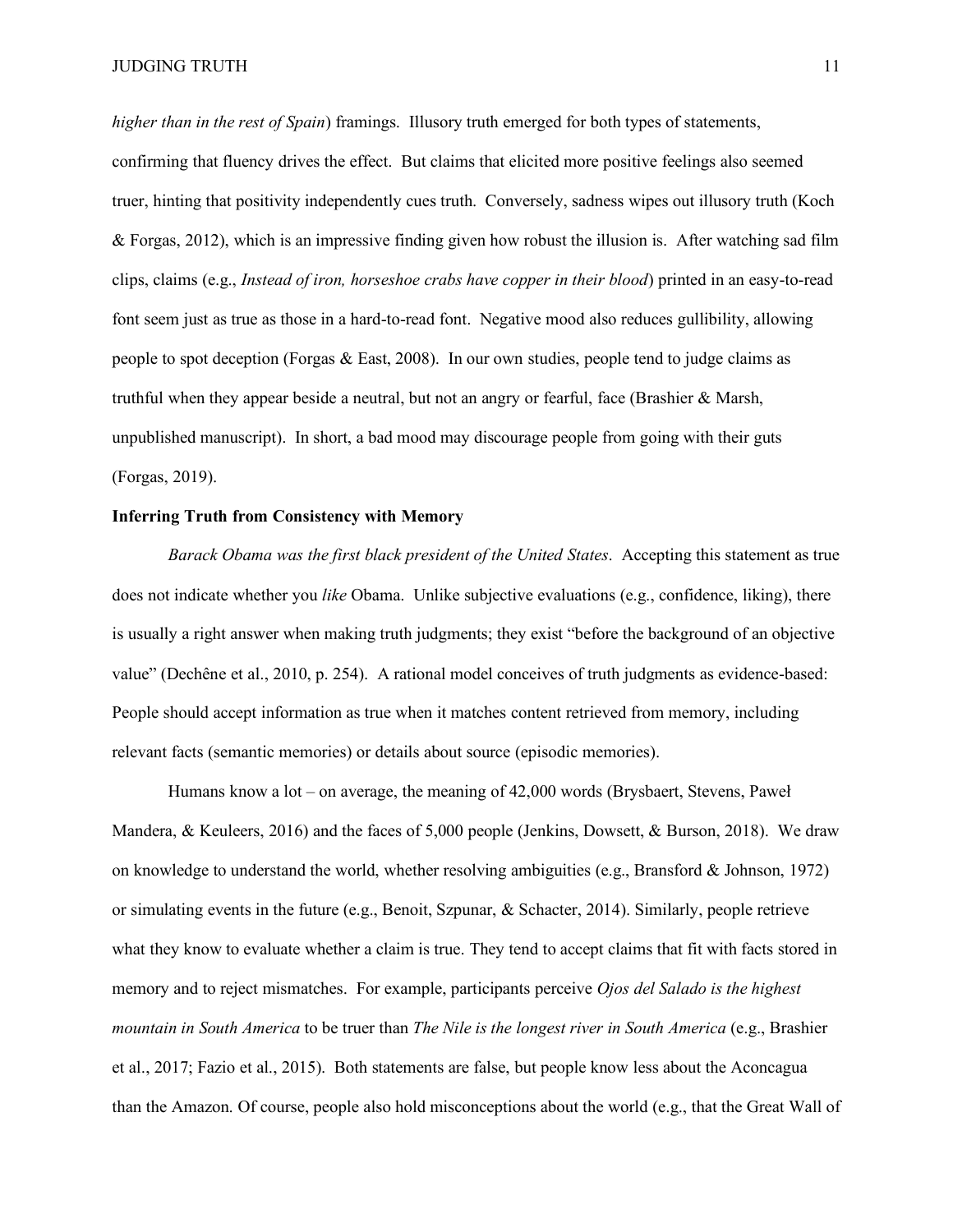China is visible from space), confuse opinions and facts (Pew Research Center, 2018), and claim to know impossible things. This *overclaiming* predicts belief in fake news (Pennycook & Rand, 2019d) and illusions of understanding (e.g., about genetics) co-occur with extreme beliefs (e.g., fear of genetically modified organisms; Fernbach, Light, Scott, Inbar, & Rozin, 2019).

Even when knowledge is objective and accurate, people may neglect it (Marsh & Umanath, 2014). Participants offer solutions to impossible problems (e.g., where to bury survivors of a plane crash; Barton & Sanford, 1993), overlook errors in stories (e.g., St. Petersburg as Russia's capital; Marsh & Fazio, 2006), and answer questions containing false premises (e.g., *How many animals of each kind did Moses take on the ark?*; Erickson & Mattson, 1981). Listeners pass over falsehoods that resemble the truth (Hinze, Slaten, Horton, Jenkins, & Rapp, 2014; van Oostendorp & de Mul, 1990) because errors plague ordinary speech. Messages only need to be "good enough" (Ferreira, Bailey, & Ferraro, 2002), so people accept partial matches between statements and the contents of memory (Reder & Kusbit, 1991).

Fluency further impairs our ability to catch inconsistencies. People notice fewer errors when questions like *How many animals of each kind did Moses take on the ark?* are easy to read (Song & Schwarz, 2008). Moreover, repetition makes contradictions of well-learned facts seem more credible. Intuitively, repeating *Deer meat is called veal* should not increase belief; most people know that deer meat is called venison, not veal. The literature reflects this assumption that knowledge protects us; a meta-analysis of illusory truth notes that statements must be ambiguous for the illusion to occur (Dechêne et al., 2010). Similarly, Unkelbach and Stahl (2009) and others used obscure trivia, "minimize knowledge" (e.g., *Cactuses can procreate via pathogenesis*), assuming that knowledge would wipe out the effect of repetition. Our work demonstrates the opposite. Participants read statements that contradicted well-known (e.g., *Newton proposed the theory of relativity*) and obscure facts (e.g., *Bell invented the wireless radio*), then they rated these and new statements' truthfulness. A final knowledge check determined which specific facts each participant knew. Repetition inflated judgments of false claims, regardless of whether or not they contradicted stored knowledge (Fazio, Brashier, Payne, & Marsh, 2015).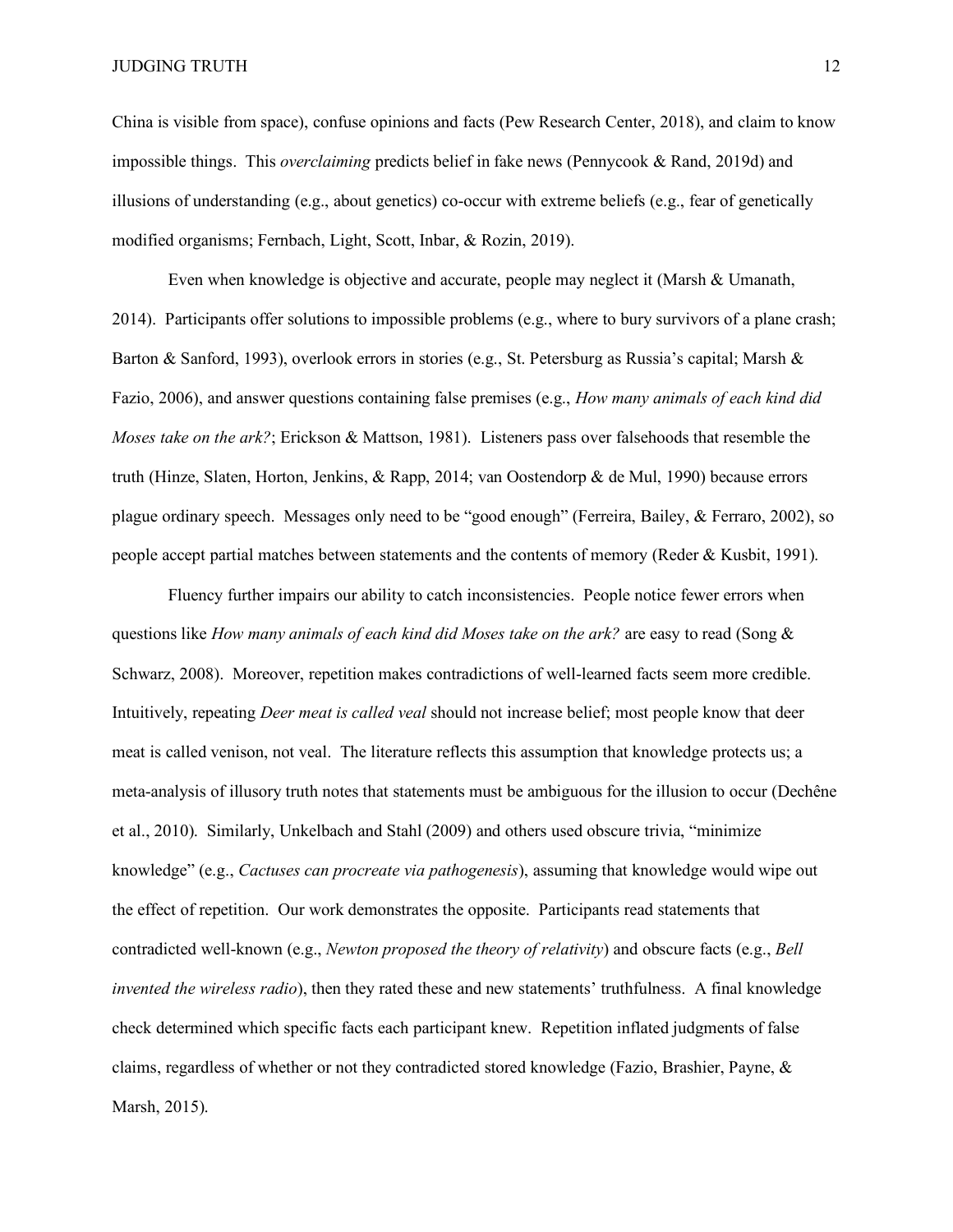Multinomial modeling confirmed that fluency supersedes knowledge (in agreement with a *fluency-conditional model*). The model assumed in the literature, where fluency only comes into play when people lack knowledge (*knowledge-conditional model*), fit poorly. In short, people sometimes rely on fluency when they "know better" (Fazio et al., 2015), to the point where repetition may even increase belief in implausible claims, like *Smoking cigarettes is good for your lungs* and *The Earth is a perfect square* (Fazio, Rand, & Pennycook, in press). Thus, education only offers a partial solution to the misinformation crisis; people might learn new facts (e.g., waterboarding impairs memory) only to disregard them later (e.g., believing that torture works).

The picture looks just as dismal when we consider general intellect, rather than knowledge of specific facts: Illusory truth is immune to individual differences in fluid intelligence and cognitive style (De Keersmaecker et al., 2019). Developmental evidence also refutes the idea that cognitive resources protect people: Fluid intelligence declines by late adulthood (Hartshorne & Germine, 2015), yet older adults are equally or more discerning than their young counterparts. Repeating obscure claims like *The smallest insect species is the adelgid* misleads young and older adults to a similar extent. However, older adults spontaneously stick with what they know. They reject *Deer meat is called veal*, even when it feels fluent (Brashier, Umanath, Cabeza, & Marsh, 2017). Older adults take longer to judge truth, raising the possibility that simply slowing down benefits them.

Carefully considering claims helps in some situations and backfires in others. In a classic levelsof-processing experiment, participants reported whether statements appeared on the left or right side of the screen (*shallow processing*), indicated where verbs were missing (*deep processing*), or related statements to a personal event or feeling (*deepest processing,* associated with self-reference). Later, they judged the truth of these and new items. Surprisingly, illusory truth *increased* with depth of encoding (Unkelbach & Rom, 2017). Elaborative processing not only failed to reverse the illusion, it actually enhanced it. A more useful approach prompts people to behave like "fact checkers." In our studies, participants initially judged how interesting or truthful claims were. An initial accuracy focus (initial truth ratings) eliminated illusory truth later, but only when participants had relevant knowledge stored in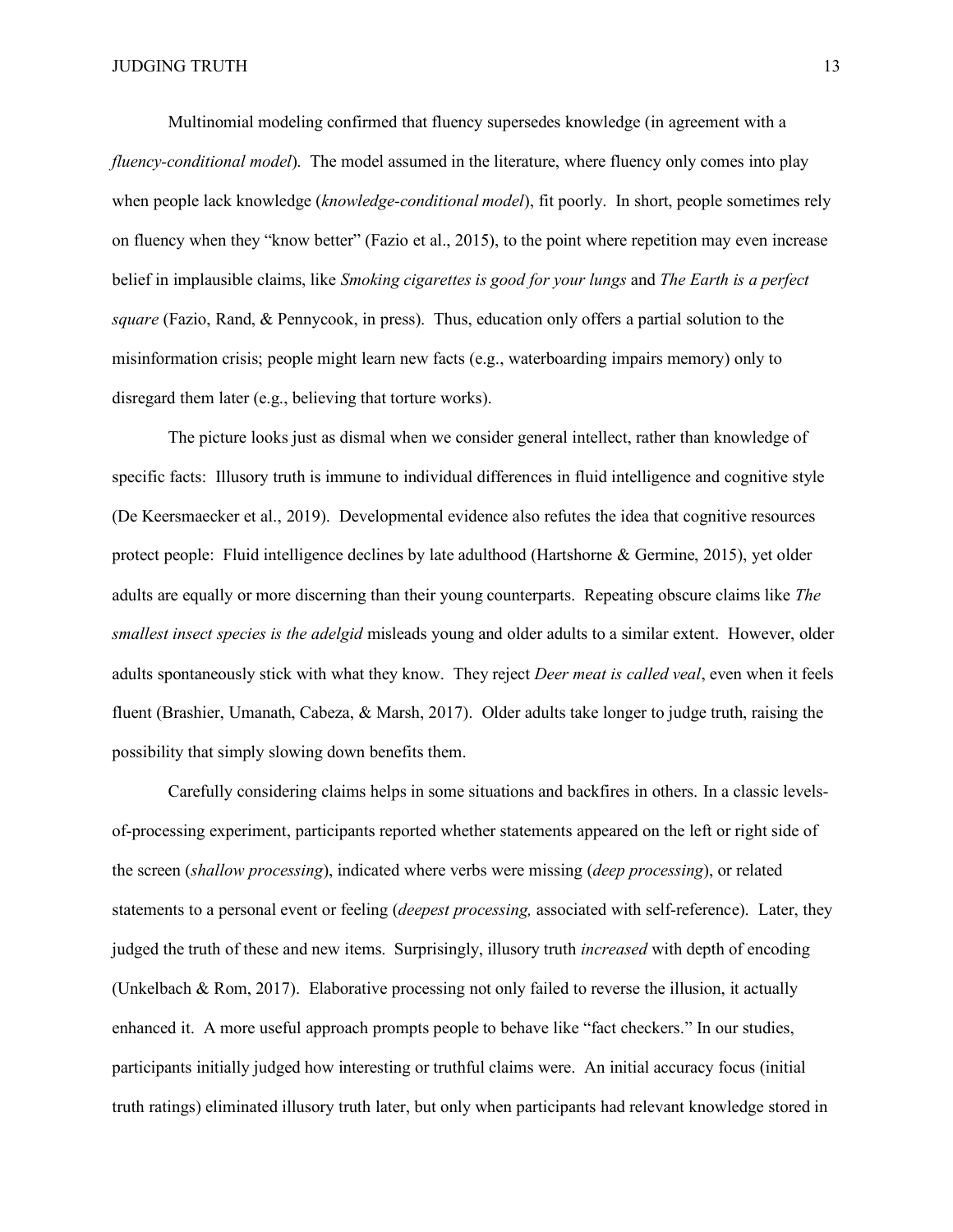memory. Without knowledge, people fell back on fluency regardless of how they processed statements at exposure (Brashier et al., 2020).

Much like stored knowledge, episodic memories (of specific past experiences) provide a basis for comparison when judging truth. For example, recalling that a claim came from a low-credibility person or publication (i.e., *source memory*) is informative. Correspondingly, statements that participants remember hearing from an "untrustworthy" voice seem less true than new ones (i.e., reverse illusory truth effect; Begg, Anas, and Farinacci, 1992). This pattern complements a *referential theory* of truth, where believability reflects activation of nodes in an information network. When the perceived credibility of a statement matches the credibility of its source, these coherent references increase perceived truth (Unkelbach & Rom, 2017). Occasionally, though, people neglect source information. As examples, participants exhibit illusory truth while receiving deterministic advice (from a person labeled as 100% accurate; Unkelbach & Greifeneder, 2018) and for statements they actually identify as coming from an unreliable source (Henkel & Mattson, 2011).

Of course, sources rarely appear with clear labels in daily life. People struggle to assess the quality of sources (Mitchell & Johnson, 2009), relying on shortcuts like the presence of in-text citations (Putnam & Phelps, 2017), the pronounceability of a stranger's name (Newman et al., 2014), and repetition (with fluent claims misattributed to reputable publications; Fragale & Heath, 2004). We also tend to trust others, even complete strangers (Dunning, Fetchenhauer, & Schlösser, in press). Our willingness to trust poses a problem when social partners have goals other than accuracy – for example, participants are willing to share fake news that they identify as false (Pennycook et al., 2018). Furthermore, even if people notice that a source is questionable, they often forget these episodic details. Without recollective encoding, supported by activity in the hippocampus and ventrolateral prefrontal cortex, claims initially tagged as "false" can appear credible later (Mitchell, Dodson, & Schacter, 2005). Once people fail to recollect whether a statement came from a trustworthy source, they draw inferences from fluency (Unkelbach & Stahl, 2009).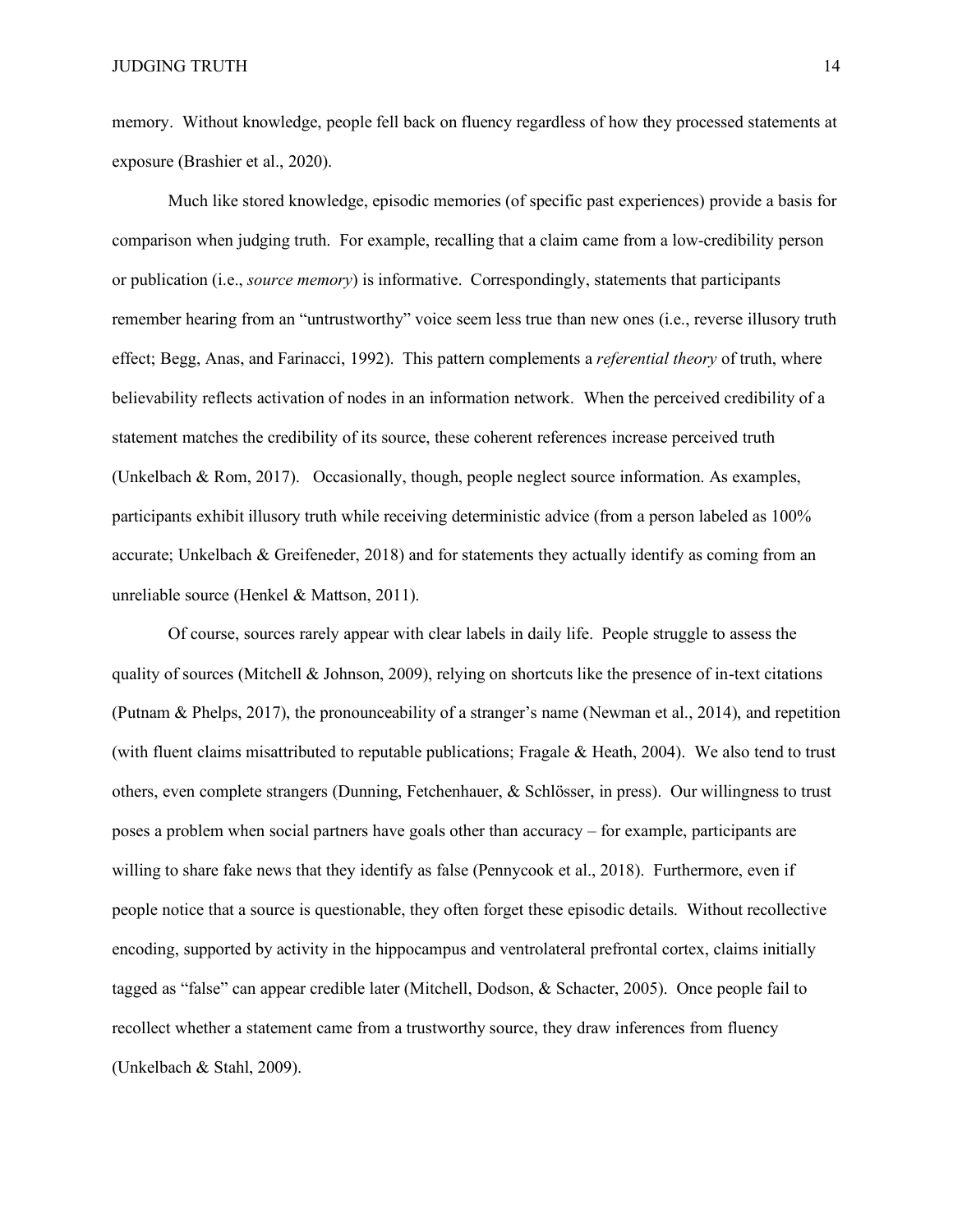Disregarding knowledge or forgetting source information poses new dangers in the digital age (Marsh & Rajaram, 2019). Typing keywords into the Google search bar is fast and easy; relying on the Internet becomes so habitual that people search for answers to easy questions instead of simply retrieving them from memory (e.g., *What is the center of a hurricane called?* Storm, Stone, & Benjamin, 2017). But search algorithms return content based on keywords, not truth. If you search *flat Earth*, for example, Google dutifully returns photoshopped pictures of a 150-foot wall of ice that keeps us from slipping off the planet. To make matters worse, users rarely read articles before sharing – 59% of shared links on Twitter are not clicked on first (Gabielkov, Ramachandran, Chaintreau, & Legout, 2016). When readers do make it to the actual article, subtle misinformation in the title shapes their impressions (Ecker, Lewandowsky, Chang, & Pillai, 2014). Even mainstream news outlets sometimes use clickbait headlines (e.g., *Power causes brain damage* published by *The Atlantic*) that mislead readers.

# **Summary**

We argue that the data patterns across very different literatures point to *constructive processes* in judging truth. People rely on base rates, which improves accuracy in general, but can increase gullibility. They interpret subjective experiences like fluent processing and affect as evidence – feelings that correlate with truth but can also prove illusory. And they draw inferences from consistency with information stored in memory. Stored knowledge and memories for source can be completely diagnostic of truth, but people often neglect, misremember, or forget them. These inferences bear on the real world, where misinformation causes disease (e.g., measles outbreaks due to anti-vaccine campaigns), harms the environment (e.g., poaching due to myths about rhino horns curing cancer), and encourages violence (e.g., against rumored child abductors described on Whatsapp). Next, we consider the implications of our three-part constructive approach to truth for correcting stubborn misconceptions.

## **Correcting Misconceptions**

Ideally, we would prevent misconceptions from taking hold in the first place, as they are notoriously difficult to correct (Cohen's *d*s = 0.75-1.06; Chan, Jones, Jamieson, & Albarracín, 2017). Even when people successfully correct myths (e.g., *Playing Mozart can improve a baby's intelligence*) in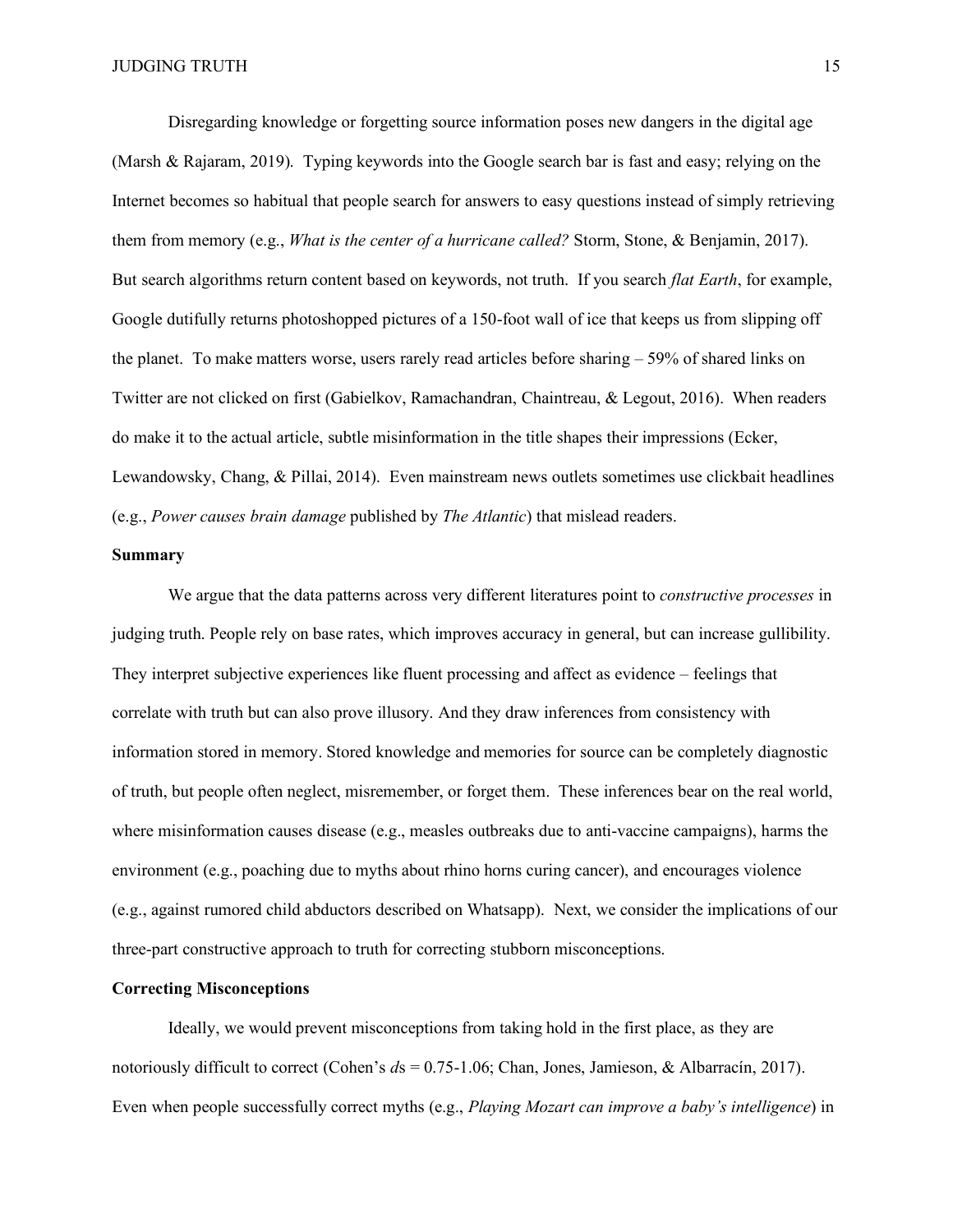JUDGING TRUTH 16

the short term, they struggle to do so after time passes (Swire, Ecker, & Lewandowsky, 2017). The trouble is that people concurrently store corrections and the original misinformation, as indicated by activity in the left angular gyrus and bilateral precuneus (Gordon, Quadflieg, Brooks, Ecker, & Lewandowsky, 2019); the newer correction is forgotten at a faster rate than the older misconception (according to Jost's law; Wixted, 2004). In addition, debunking messages reach fewer people than the original misinformation. For example, Snopes debunked the claim that Nancy Pelosi agreed to a border wall in exchange for a gun ban, but the fake news story received nearly 20 times more engagements on Facebook than the correction. This problem is a familiar one for psychologists: Original studies continue to be cited, despite high-profile failures to replicate them.

Given that correction is so tricky, what suggestions can our framework offer? First, we can appeal to people's experiences with *base rates*. Adding visuals to corrections may make them more compelling, inducing truthiness. Second, messages should avoid reinforcing *feelings* associated with myths. Simply negating misinformation (or presenting it alongside the truth in a myth-fact format) makes it fluent (Lewandowsky, Ecker, Seifert, Schwarz, & Cook, 2012). In addition, people do not fully process negatives (e.g., *not*). In a classic example, an experimenter poured sugar into two jars, one labeled *sucrose* and the other labeled *not sodium cyanide*. Participants preferred not to drink Kool-Aid made with sugar from the *not sodium cyanide* jar (Rozin, Markwith, & Ross, 1990). Thus, the Centers for Disease Control and Prevention's well-meaning message that *vaccines do not cause autism* may reinforce a vaccine-autism link. However, the advice to *replace rather than repeat* makes corrections less salient (Ecker, Hogan, & Lewandowsky, 2017) and poses a challenge when the jury is still out (e.g., advanced paternal age is only one possible cause of autism).

In these situations, we can leverage people's desire for *consistency* with their knowledge and beliefs*.* Exposure to opposing viewpoints (e.g., about gay rights) can polarize, rather than moderate, views (Bail et al., 2018). To get around this concern, Gehlbach, Robinson, and Vriesema (2019) manipulated whether or not participants answered questions like *How credible is the medical data that germs are a primary cause of disease?* before judging the credibility of climate science data. Belief in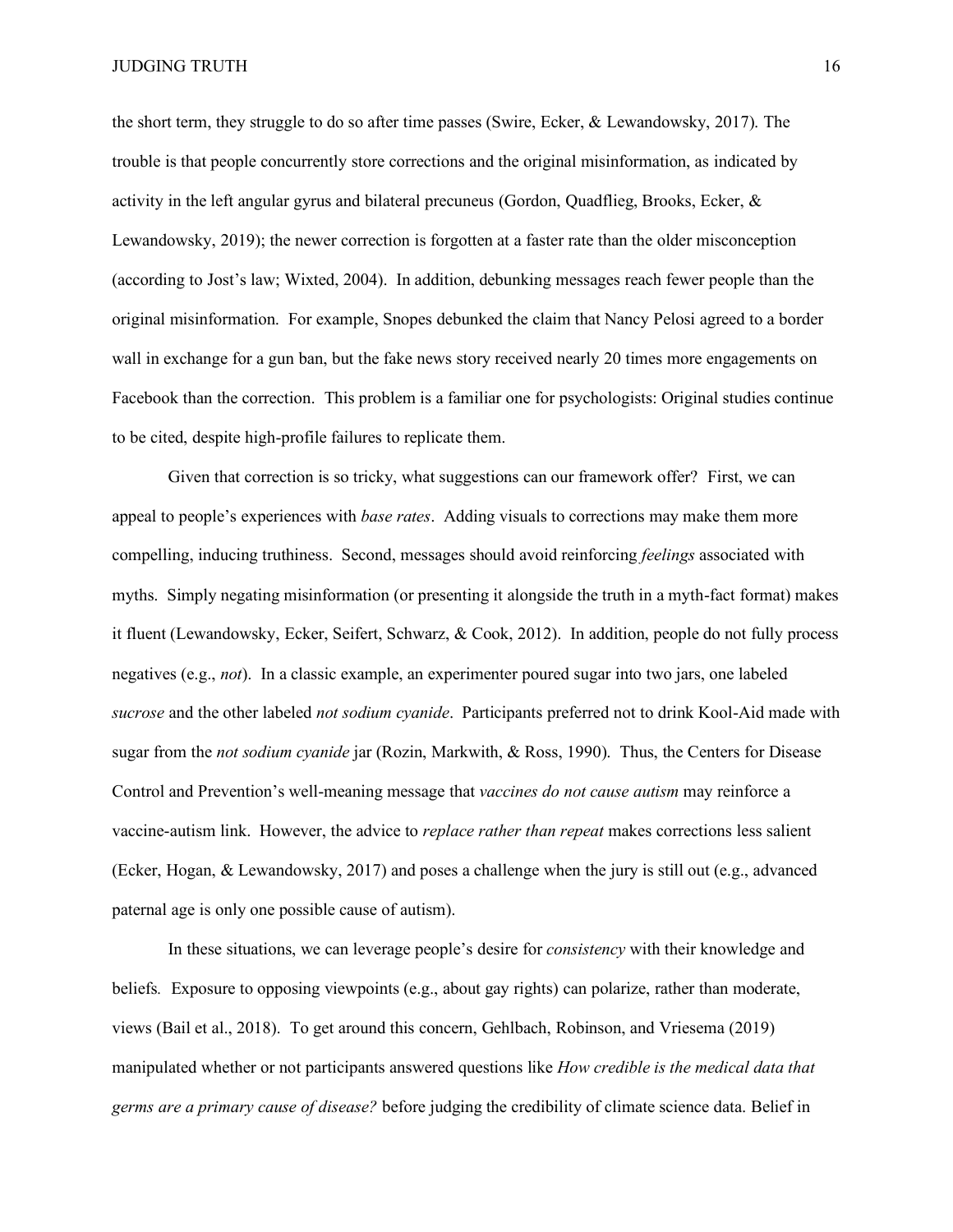medicine exceeds belief in climate science; most people agree that germs cause disease. Once they acknowledged the value of other scientific fields, conservatives were more likely to endorse climate science.

Another intriguing possibility is to use disfluency to cue analytic thinking (Alter, Oppenheimer, Epley, & Erye, 2007). People experience knee jerk reactions when information favors their opinions (Gilead, Sela, & Maril, 2019) and lazy thinking sometimes prevents them from rejecting intuitive, but incorrect, responses. In contrast, partisans who perform well on the cognitive reflection test (i.e., analytic thinkers) more accurately discern fake from real headlines, even when they align with their politics (Pennycook & Rand, 2019b). So how do we encourage analytic thinking? In one study, participants read an essay favoring capital punishment in an easy- or hard-to-read font, then judged whether the message seemed reliable, intelligent, and believable. After easy reading, participants' personal beliefs determined their impressions. This preference for consistency disappeared after difficult reading (Hernandez & Preston, 2013). Thus, presenting myths in a disfluent format may help people to set aside their opinions.

Finally, the mainstream advice to *consider the source* misses the mark (Marsh & Yang, 2017). Trust indicators piloted by Google, Facebook, and Twitter tell readers about the quality of publications – but these well-intentioned projects overestimate people's ability to keep track of sources. Efforts by fact checkers (e.g., Politifact, FactCheck.org) to flag viral claims (e.g., with a Truth-o-Meter) may even backfire; tagging some fake news stories as false boosts the perceived accuracy of untagged ones (*implied truth effect*; Pennycook & Rand, 2019c). A better solution uses crowd-sourced judgments about source trustworthiness, which prove accurate (Pennycook & Rand, 2019a) and could serve as inputs to social media ranking algorithms that determine what people see. Of course, censoring or manipulating content may anger users (see public outcry to Kramer, Guillory, & Hancock, 2014).

## **Conclusion**

Gartner, Inc. estimates that people will consume more false than true information by 2022, a frightening possibility that is consistent with trends on social media; falsehoods already outrace the truth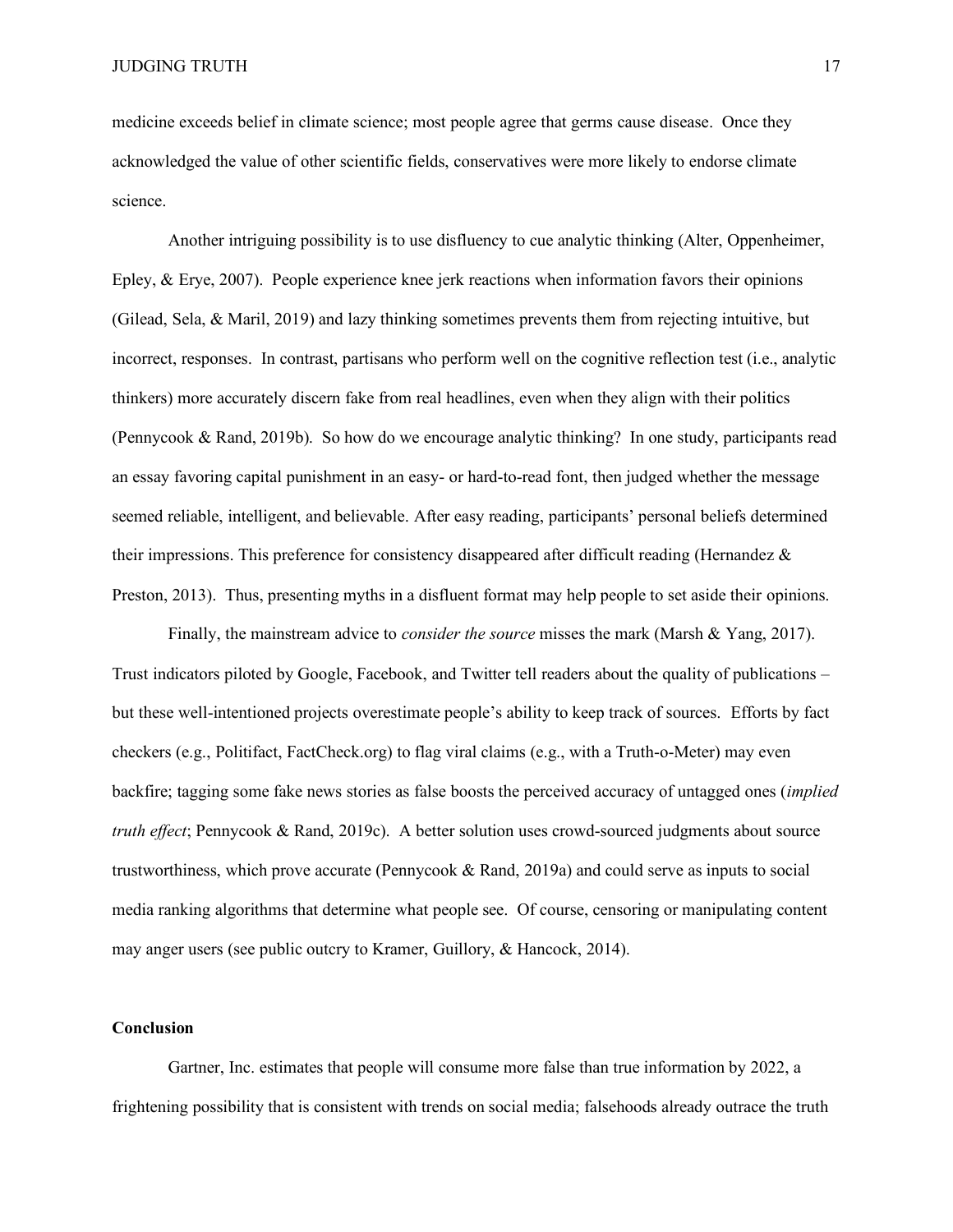on Twitter (Vosoughi et al., 2018). But if fluency no longer naturally correlates with truth, what other cues will people turn to? Psychologists know a lot about fluency – it shapes perceived truth over long delays, among intelligent people, despite contradictory knowledge, for claims coming from "unreliable" sources, and in the face of diagnostic advice. But fluency is only one way to infer truth; people also draw inferences from other feelings, base rates, and consistency with what they know, remember, and believe.

This broader framework suggests the need for more complete models of truth. Current multinomial models pit two cognitive processes against each other. In one influential model, Unkelbach and Stahl (2009) demonstrated that people rely on fluency when they forget source information. We also focus on two processes in our *fluency-conditional model,* positing that people search memory for relevant knowledge when they experience disfluency (Fazio et al., 2015). While valuable, these models offer little insight into situations where many cues converge. Inside a car dealership, for example, a buyer might encounter familiar slogans like *Engineered to move the human spirit* (*fluency*) accompanied by photos (*base rate*), retrieve facts about fuel economy (*knowledge*), note that the salesman wants to make commission (*source*), and feel excitement (*affect*). How do they evaluate whether claims about a car are true, and ultimately decide whether to buy it? If researchers consider multiple, simultaneous cues, superordinate heuristics might appear. As examples, the customer could weigh all five cues equally or *tally* reasons that a claim seems true versus false (Bobadilla-Suarez & Love, 2018); alternatively, they might "take the best*"* (Newell & Shanks, 2003), falling back on one good reason (e.g., their own emotions) and ignoring other cues (e.g., the salesman's motives). Minimizing information may be especially tempting under distraction or for older adults, who consider less information (Meyer, Russo, & Talbot, 1995) and prefer fewer options (Reed, Mikels, & Simon, 2008) when making decisions. Moving forward, the field needs to consider the intersecting cognitive, affective, and social processes that make falsehoods believable in a post-truth world.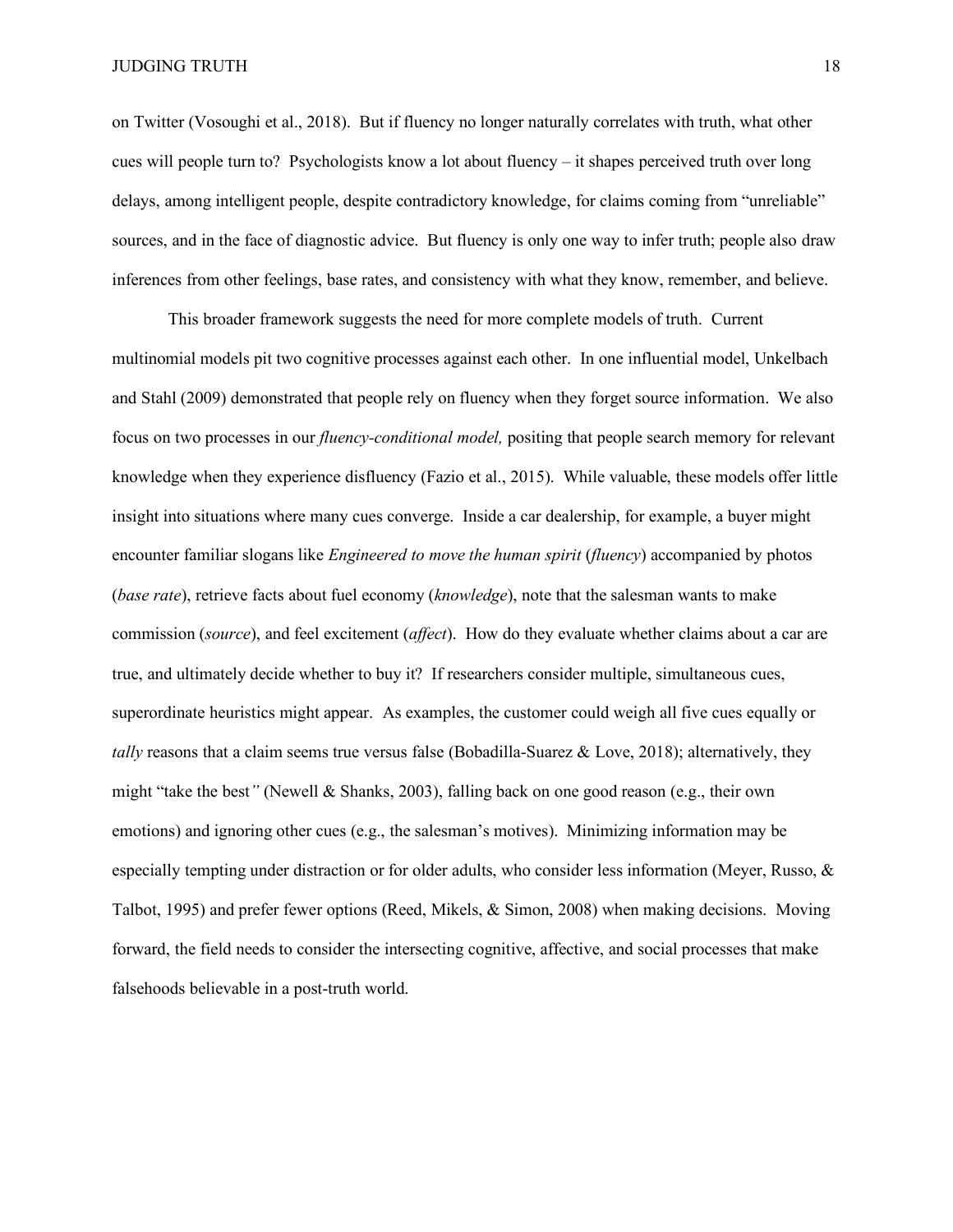## Summary Points

1. In everyday life, accurate claims outnumber inaccurate ones. People exhibit a bias to accept incoming information (i.e., judge claims to be "true") that reflects these base rates.

2. Subjective feelings convey useful information about the world. Thus, we infer truth from feelings like easy processing and our own affect.

3. Relevant facts and memories about the source of a claim can be completely diagnostic of the truth. As a result, people believe statements that match information retrieved from memory and reject inconsistencies.

4. Considering these three classes of inference – from base rates, feelings, and consistency – can improve approaches to correcting misconceptions.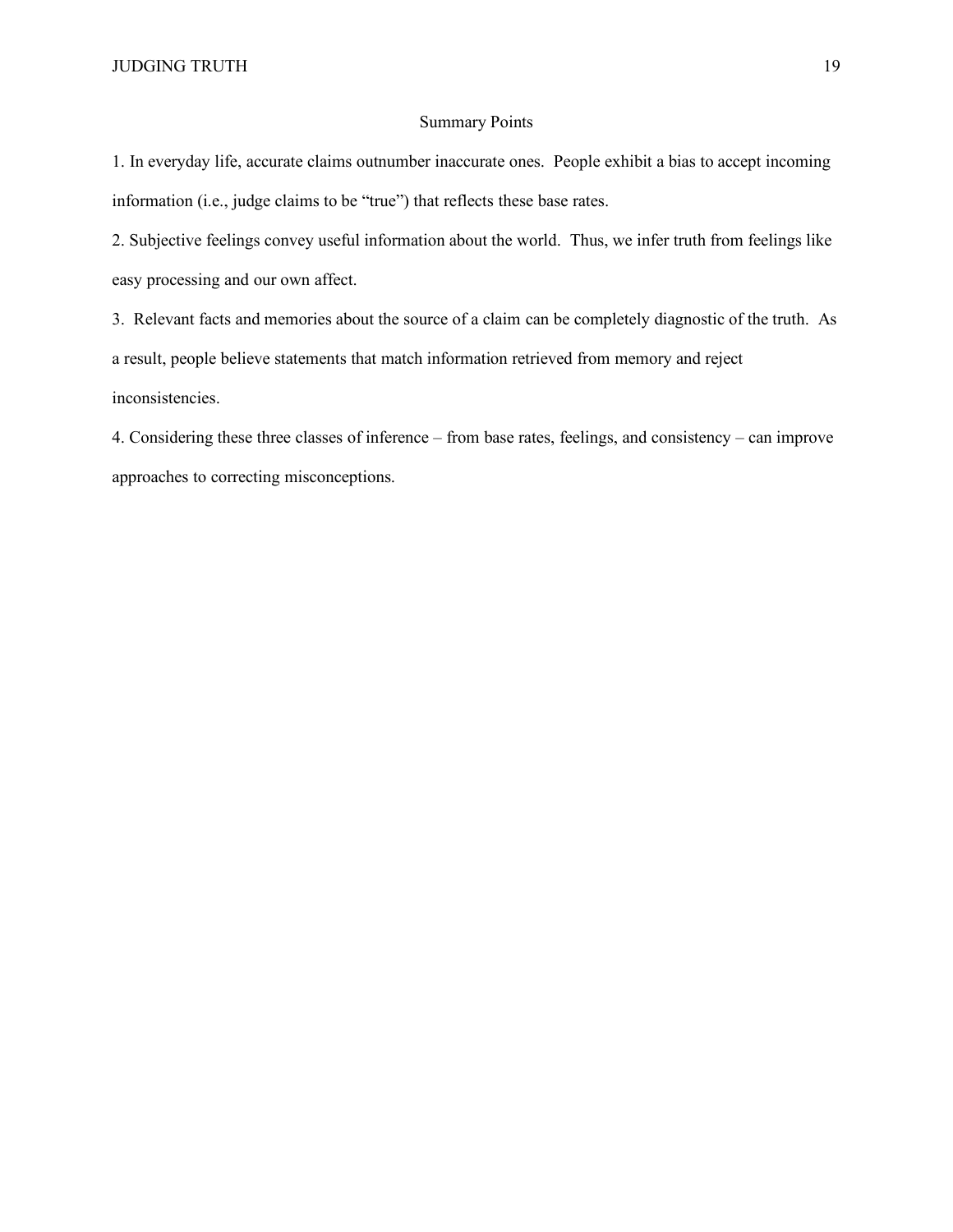## Future Issues

1. Shortcuts other than fluency (e.g., affect), as well as reliance on external memory aids like Google, are understudied.

2. Interactions between cues (e.g., affect and source) also deserve more empirical attention (see Figure 1).

3. Cues for truth and falseness may not be simple inverses. Strategies analogous to *recalling-to-reject*, for example, lend themselves to labeling claims as false, but not true.

4. Few data speak to how older adults judge truth, and even fewer address childhood. A lifespan

perspective is crucial, as older adults shared the most fake news in the 2016 election (Grinberg et al.,

2019; Guess, Nagler, & Tucker, 2019).

5. Most existing studies use behavioral measures, but cognitive neuroscience can probe processes unavailable to conscious awareness.

6. Current multinomial models of truth pit two processes (e.g., fluency and knowledge) against each other. Modeling three or more simultaneous cues could reveal higher order heuristics (e.g., *tallying*, *takethe-best*).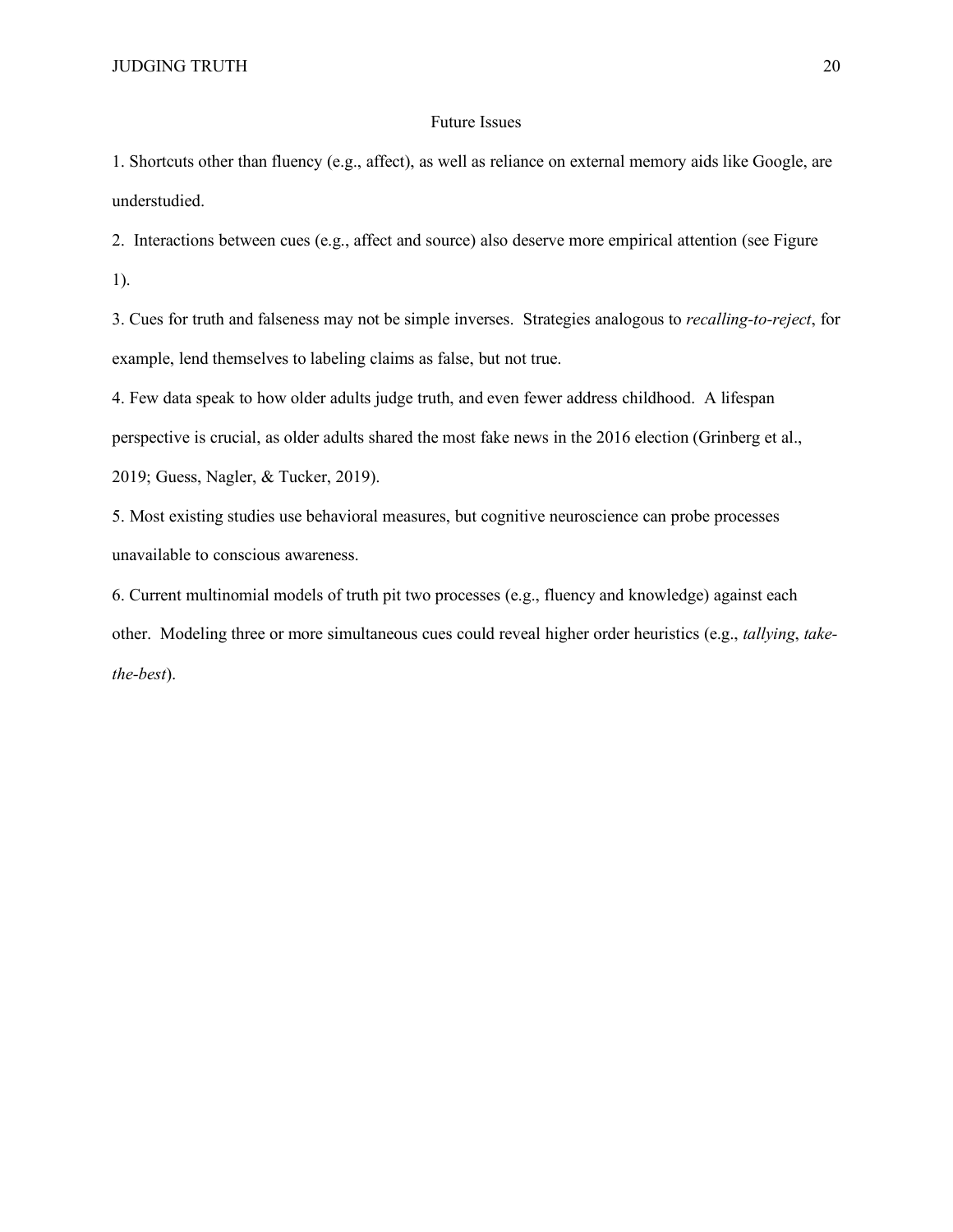# Acknowledgments

We thank Keith Payne and Emmaline Drew Eliseev for their comments on an earlier draft. A National Science Foundation SBE Postdoctoral Research Fellowship supports N.M.B.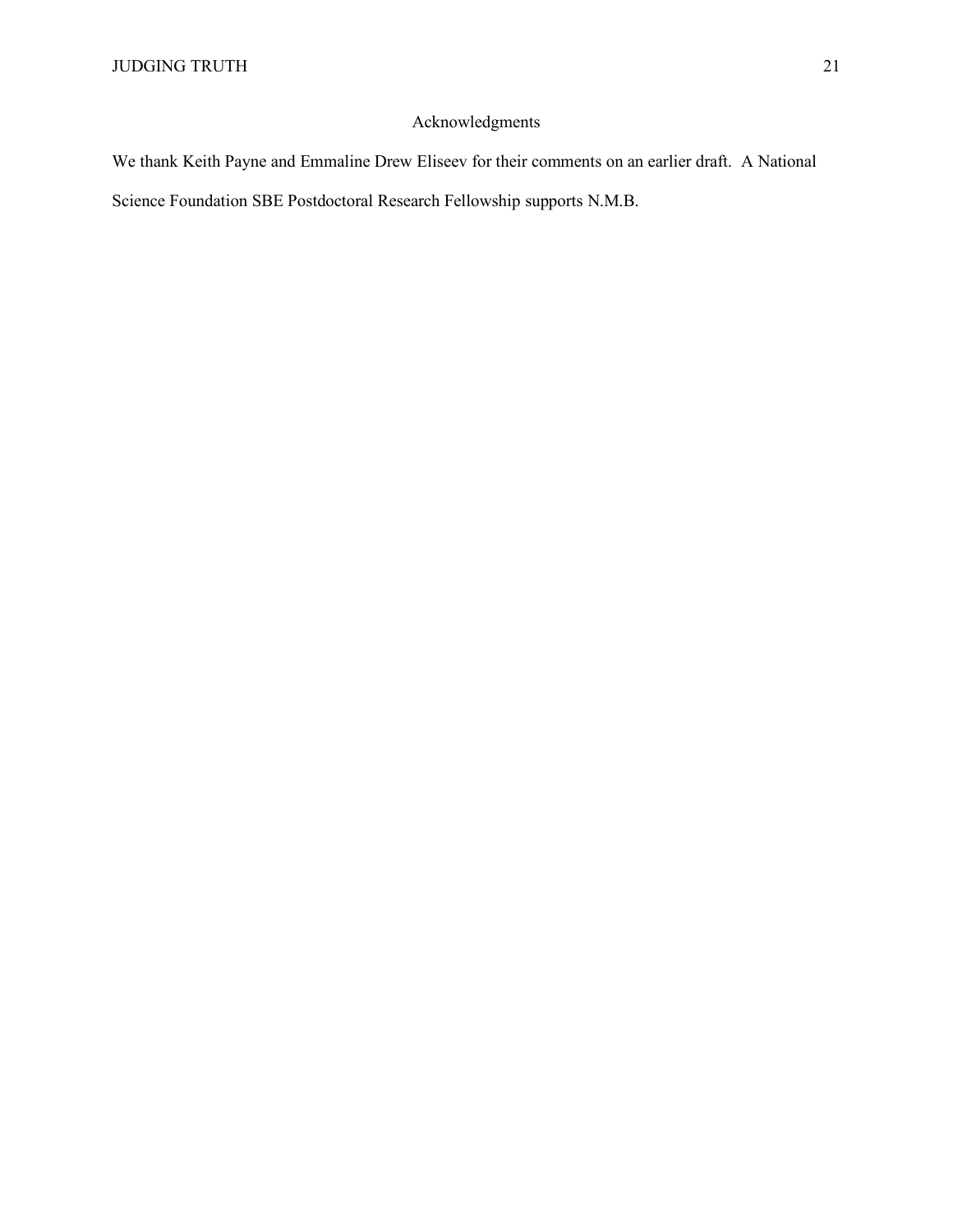#### Literature Cited

Albarracin D, Shavitt S. 2018. Attitudes and attitude change. Annu. Rev. Psychol. 69:299-327

- Alter AL, Oppenheimer DM. 2009. Uniting the tribes of fluency to form a metacognitive nation. *Personality and Social Psychology Review* 13:219-35
- Alter AL, Oppenheimer DM, Epley N, Eyre RN. 2007. Overcoming intuition: Metacognitive difficulty activates analytic reasoning. *Journal of Experimental Psychology: General* 136:569-76
- Arkes HR, Hackett C, Boehm L. 1989. The generality of the relation between familiarity and judged validity. *Journal of Behavioral Decision Making* 2:81-94

Axelrod R. (1984). The evolution of cooperation. New York: Basic Books

- Bacon FT. 1979. Credibility of repeated statements: Memory for trivia. *Journal of Experimental Psychology: Human Learning and Memory* 5:241-52
- Bail CA, Argyle LP, Brown TW, Bumpus JP, Chen H, Fallin Hunzaker MB, … Volfovsky A. 2018. Exposure to opposing views on social media can increase political polarization. *PNAS* 115:9216- 21
- Barton SB, Sanford AJ. 1993. A case study of anomaly detection: Shallow semantic processing and cohesion establishment. *Memory & Cognition* 21:477-87
- Begg I, Anas A, Farinacci S. 1992. Dissociation of processes in belief: Source recollection, statement familiarity, and the illusion of truth. *Journal of Experimental Psychology: General* 121:446-58
- Begg I, Armour V, Kerr T. 1985. On believing what we remember. *Canadian Journal of Behavioural Science* 17:199-214
- Benoit RG, Szpunar KK, Schacter DL. 2014. Ventromedial prefrontal cortex supports affective future simulation by integrating distributed knowledge. *PNAS* 111:16550-5
- Bobadilla-Suarez S, Love BC. 2018. Fast or frugal, but not both: Decision heuristics under time pressure. *Journal of Experimental Psychology: Learning, Memory, and Cognition* 44:24-33
- Bond CF, DePaulo, BM. 2006. Accuracy of deception judgments. *Personality and Social Psychology Review*, 10, 214-34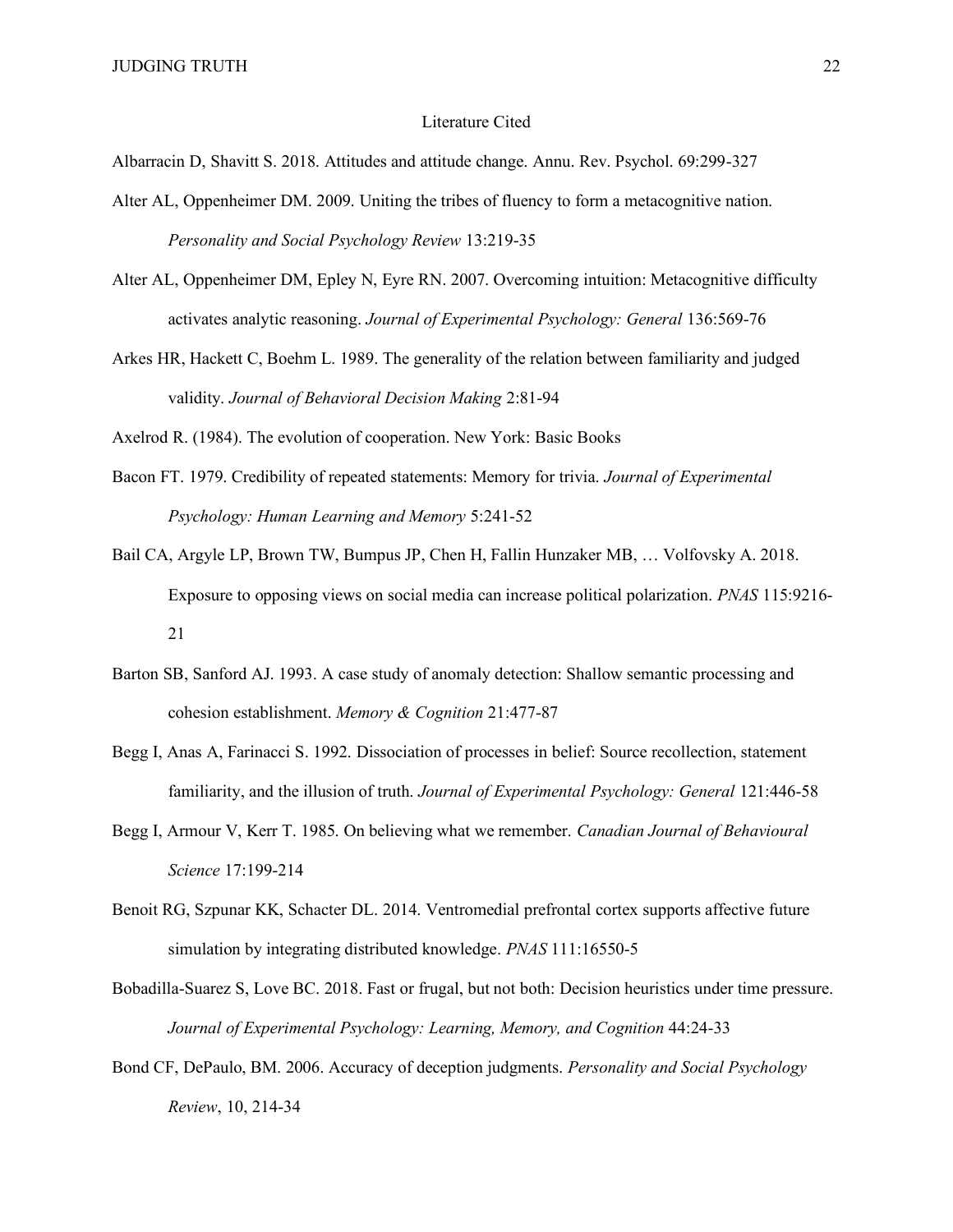- Bond CF, DePaulo BM. 2008. Individual differences in judging deception: Accuracy and bias. *Psychological Bulletin* 134:477-92
- Bornstein RF, D'Agostino PR. 1994. The attribution and discounting of perceptual fluency: Preliminary tests of a perceptual fluency/ attributional model of the mere exposure effect. *Social Cognition* 12:103-28
- Bransford JD, Johnson MK. 1972. Contextual prerequisites for understanding: Some investigations of comprehension and recall. *Journal of Verbal Learning and Verbal Behavior* 11:717-26

Brashier NM, Eliseev ED, Marsh EJ. 2020. An initial accuracy focus prevents illusory truth. *Cognition*

Brashier NM, Marsh EJ. unpublished manuscript. Positivity does not cue truth.

- Brashier NM, Umanath S, Cabeza R, Marsh, EJ. 2017. Competing cues: Older adults rely on knowledge in the face of fluency. *Psychology and Aging* 32:331-7
- Brown AS, Nix LA. 1996. Turning lies into truths: Referential validation of falsehoods. *Journal of Experimental Psychology: Learning, Memory, and Cognition* 22:1088-100
- Brysbaert M, Stevens M, Mandera P, Keuleers E. 2016. How many words do we know? Practical estimates of vocabulary size dependent on word definition, the degree of language input and the participant's age. *Frontiers in Psychology* 7:116
- Carr EW, Brady TF, Winkielman P. 2017. Are you smiling or have I seen you before? Familiarity makes faces look happier. *Psychological Science* 28: 1087-102
- Carr EW, Rotteveel M, Winkielman P. 2016. Easy moves: Perceptual fluency facilitates approach-related action. *Emotion*, 16: 540-52
- Chan MS., Jones CR, Jamieson KH, Albarracín D. 2017. Debunking: A meta-analysis of the psychological efficacy of messages countering misinformation. *Psychological Science* 28:1531- 46
- Claypool HM, Hall CE, Mackie DM, Garcia-Marques T. 2008. Positive mood, attribution, and the illusion of familiarity. *Journal of Experimental Social Psychology* 44:721-8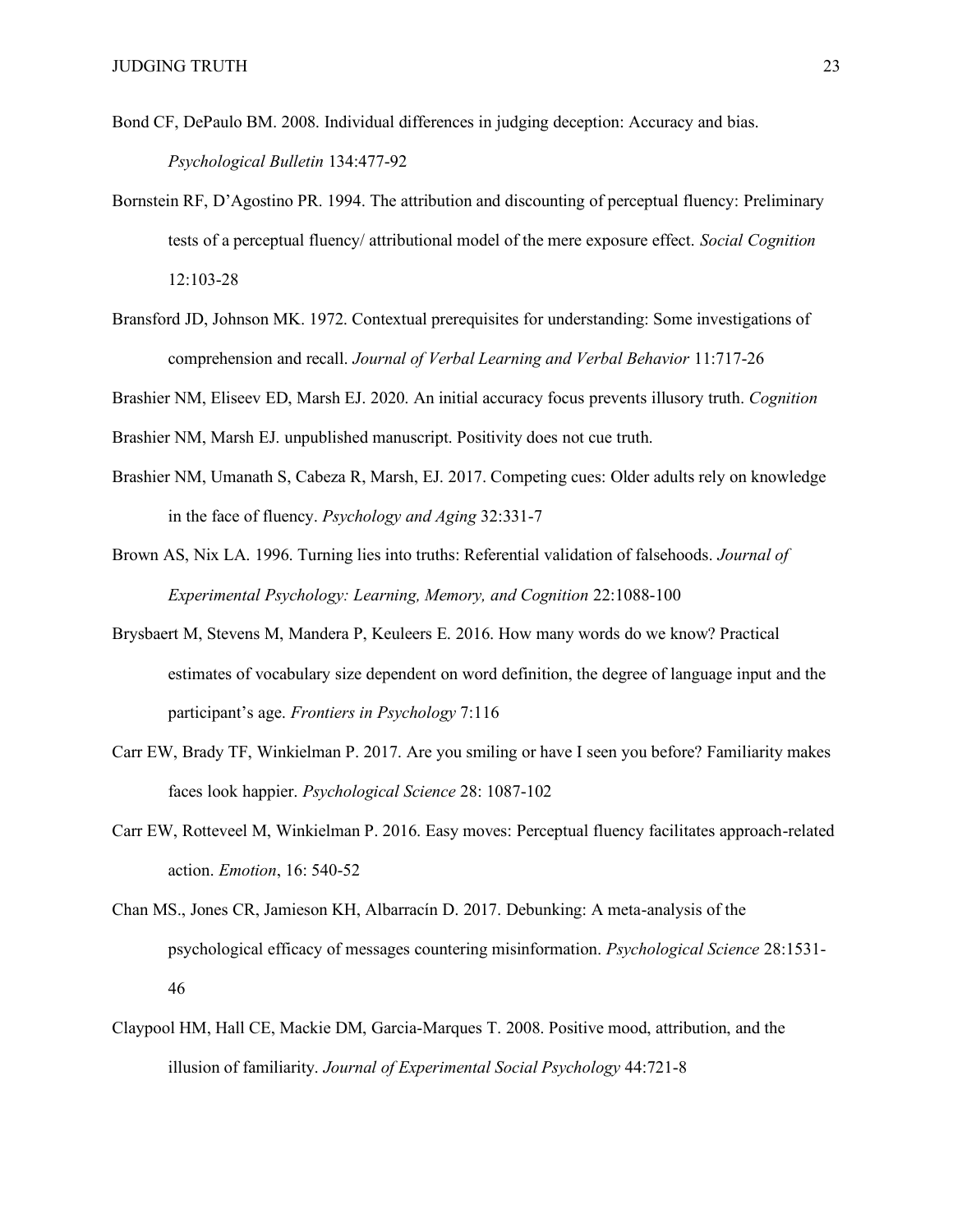- De Keersmaecker J, Dunning D, Pennycook G, Rand DG, Sanchez C, Unkelbach C, Roets A. 2019. Investigating the robustness of the illusory truth effect across individual differences in cognitive ability, need for cognitive closure, and cognitive style. *Personality and Social Psychology Bulletin*
- Dechêne A, Stahl C, Hansen J, Wänke M. 2009. Mix me a list: Context moderates the truth effect and the mere-exposure effect. *Journal of Experimental Social Psychology* 45:1117-22
- Dechêne A, Stahl C, Hansen J, Wänke M. 2010. The truth about the truth: A meta-analytic review of the truth effect. *Personality and Social Psychology Review* 14:238-57
- DiFonzo N, Beckstead JW, Stupak N, Walders K. 2016. Validity judgments of rumors heard multiple times: The shape of the truth effect. *Social Influence* 11:22-39
- Dunning D, Fetchenhauer D, Schlösser T. 2019. Why people trust: Solved puzzles and open mysteries. *Current Directions in Psychological Science* 28:366-71
- Ecker UKH, Hogan JL, Lewandowsky S. 2017. Reminders and repetition of misinformation: Helping or hindering its retraction? *Journal of Applied Research in Memory and Cognition* 6:185-92
- Ecker UK, Lewandowsky S, Chang EP, Pillai R. 2014. The effects of subtle misinformation in news headlines. *Journal of Experimental Psychology: Applied* 20:323-5
- Erickson TD, Mattson ME. 1981. From words to meaning: A semantic illusion. *Journal of Verbal Learning & Verbal Behavior*, 20:540-51
- Falk E, Scholz C. 2018. Persuasion, influence, and value: Perspectives from communication and social neuroscience. *Annual Review of Psychology* 69:329-56
- Fazio LK, Brashier NM, Payne BK, Marsh EJ. 2015. Knowledge does not protect against illusory truth. *Journal of Experimental Psychology: General* 144:993-1002
- Fazio LK, Rand DG, Pennycook G. in press. Repetition increases perceived truth equally for plausible and implausible statements. *Psychonomic Bulletin & Review*
- Fenn E, Newman EJ, Pezdek K, Garry M. 2013. The effect of nonprobative photographs on truthiness persists over time. *Acta Psychologica* 144:207-11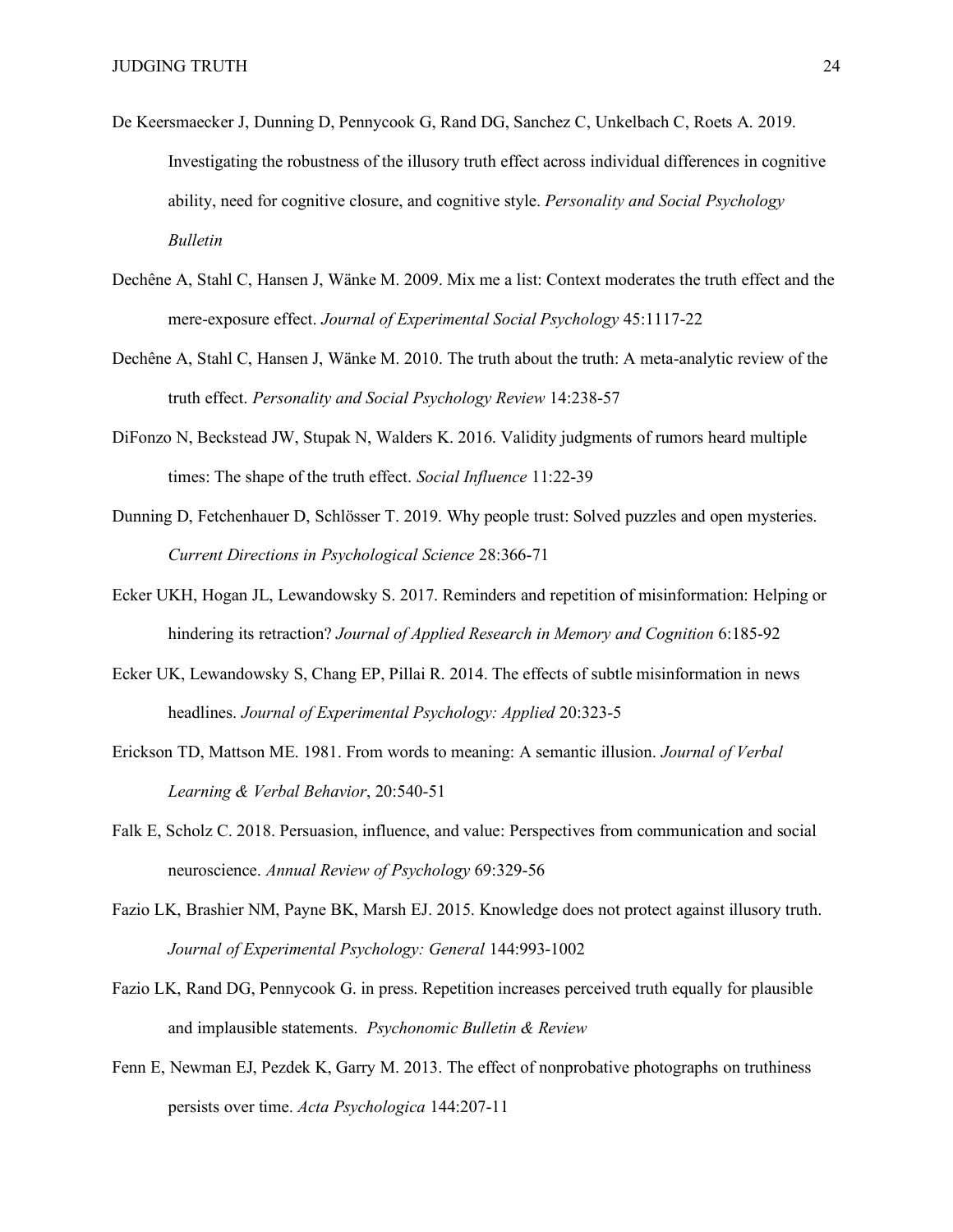- Fenn E, Ramsay N, Kantner J, Pezdek K, Abed E. 2019. Nonprobative photos increase truth, like, and share judgments in a simulated social media environment. *Journal of Applied Research in Memory and Cognition*, 8:131-8
- Fernbach PM, Light N, Scott SE, Inbar Y, Rozin P. 2019. Extreme opponents of genetically modified foods know the least but think they know the most. *Nature Human Behavior*
- Ferreira F, Bailey KGD, Ferraro V. 2002. Good-enough representations in language comprehension. *Current Directions in Psychological Science* 11:11-5

Fiske ST, Taylor SE. 1991. *Social cognition* (2nd ed). New York: McGraw-Hill

- Forgas JP. 2019. Happy believers and sad skeptics? Affective influences on gullibility. *Current Directions in Psychological Science* 28:306-13
- Forgas JP, East R. 2008. On being happy and gullible: Mood effects on skepticism and the detection of deception. *Journal of Experimental Social Psychology*, 44:1362–7
- Fragale AR, Heath C. 2004. Evolving information credentials: The (mis)attribution of believable facts to credible sources. *Personality and Social Psychology Bulletin* 30:225-36
- Gabielkov M, Ramachandran A, Chaintreau A, Legout A. 2016. Social clicks: What and who gets read on Twitter? *ACM SIGMETRICS Performance Evaluation Review* 44:179-92
- Garcia-Marques T, Mackie DM, Claypool HM, Garcia-Marques L. 2004. Positivity can cue familiarity. *Personality and Social Psychology Bulletin* 30:585-93
- Garcia-Marques T, Silva RR, Mello J, Hansen J. 2019. Relative to what? Dynamic updates of fluency standards and between-participants illusions of truth. *Acta Psychologica* 195:71-9
- Garcia-Marques T, Silva RR, Reber R, Unkelbach C. 2015. Hearing a statement now and believing the opposite later. *Journal of Experimental Social Psychology* 56:126-29
- Gehlbach H, Robinson CD, Vriesema CC. 2019. Leveraging cognitive consistency to nudge conservative climate change beliefs. *Journal of Environmental Psychology* 61:134–37
- Gigerenzer G. 2002. The adaptive toolbox. In G. Gigerenzer & R. Selten (Eds), *Bounded rationality: The adaptive toolbox* (pp. 37-50). Cambridge: MIT Press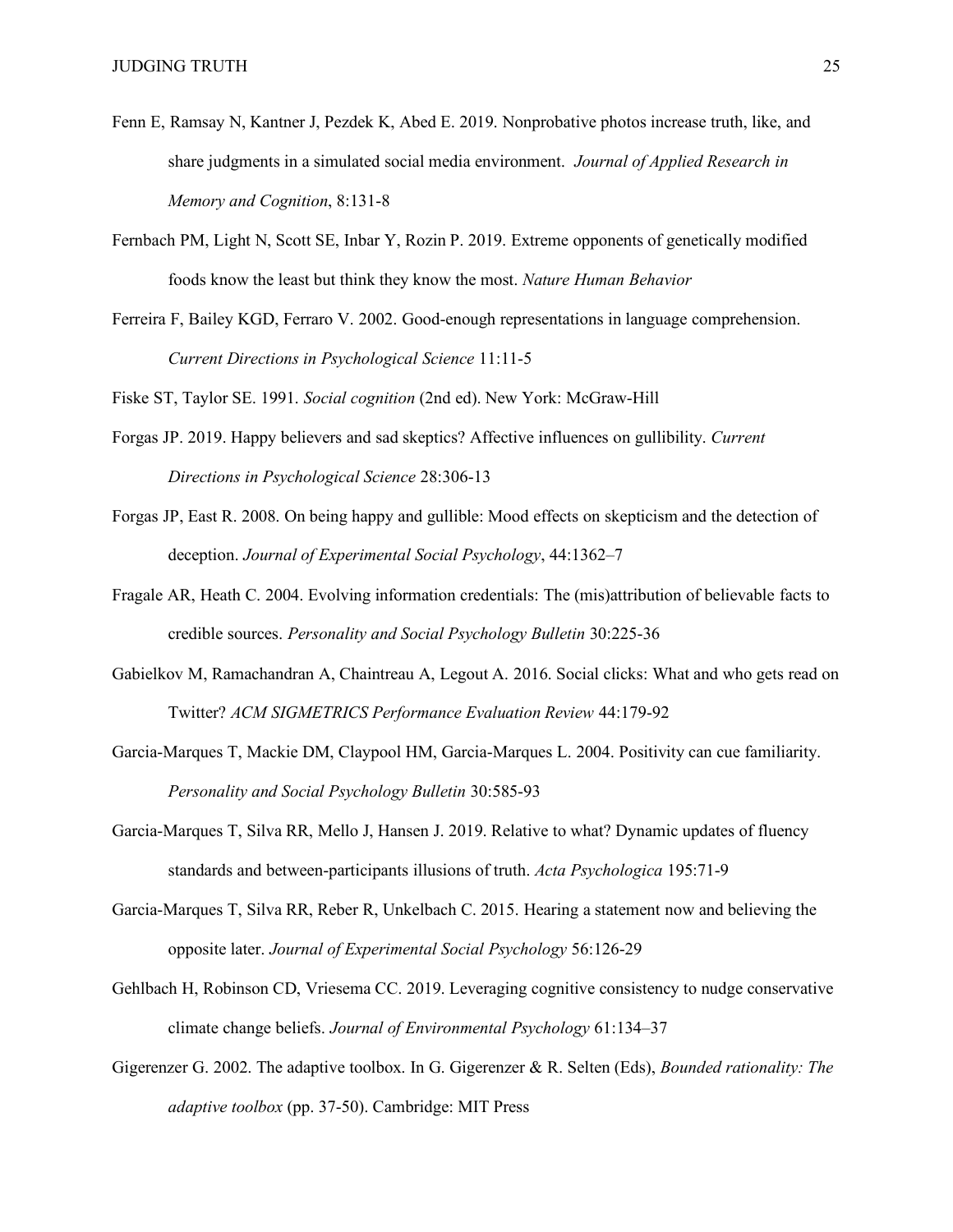Gigerenzer G, Gaissmaier W. 2011. Heuristic decision making. *Annual Review of Psychology* 62:451-82

- Gilbert DT. 1991. How mental systems believe. *American Psychologist* 46:107–19
- Gilbert DT, Krull D, Malone P. 1990. Unbelieving the unbelievable: Some problems in the rejection of false information. *Journal of Personality and Social Psychology* 59:601–13
- Gilbert DT, Tafarodi RW, Malone PS. 1993. You can't not believe everything you read. *Journal of Personality and Social Psychology* 65:221–33
- Gilead M, Sela M, Maril A. 2019. That's my truth: Evidence for involuntary opinion confirmation. *Social Psychological and Personality Science* 10:393-401
- Gordon A, Quadflieg S, Brooks JCW, Ecker UKH, & Lewandowsky S. 2019. Keeping track of 'alternative facts': The neural correlates of processing misinformation corrections. *Neuroimage* 93:46-56
- Greifeneder R, Bless H, Pham MT. 2011. When do people rely on affective and cognitive feelings in judgment? A review. *Personality and Social Psychology Review* 15:107-41
- Grinberg N, Joseph K, Friedland L, Swire-Thompson B, Lazer D. 2019. Fake news on Twitter during the 2016 U.S. presidential election. *Science* 25:374-8
- Guess A, Nagler J, Tucker J. 2019. Less than you think: Prevalence and predictors of fake news dissemination on Facebook. *Science Advances* 5
- Hartshorne JK, Germine JT. 2015. When does cognitive functioning peak? The asynchronous rise and fall of different cognitive abilities across the life span. *Psychological Science* 26:433-443
- Hartwig M, Bond CF. 2011. Why do lie-catchers fail? A lens model meta-analysis of human lie judgments. *Psychological Bulletin*, 137:643-59
- Hasher L, Goldstein D, Toppino T. 1977. Frequency and the conference of referential validity. *Journal of Verbal Learning & Verbal Behavior* 16:107-12
- Henkel LA, Mattson ME. 2011. Reading is believing: The truth effect and source credibility. *Consciousness and Cognition* 20:1705-21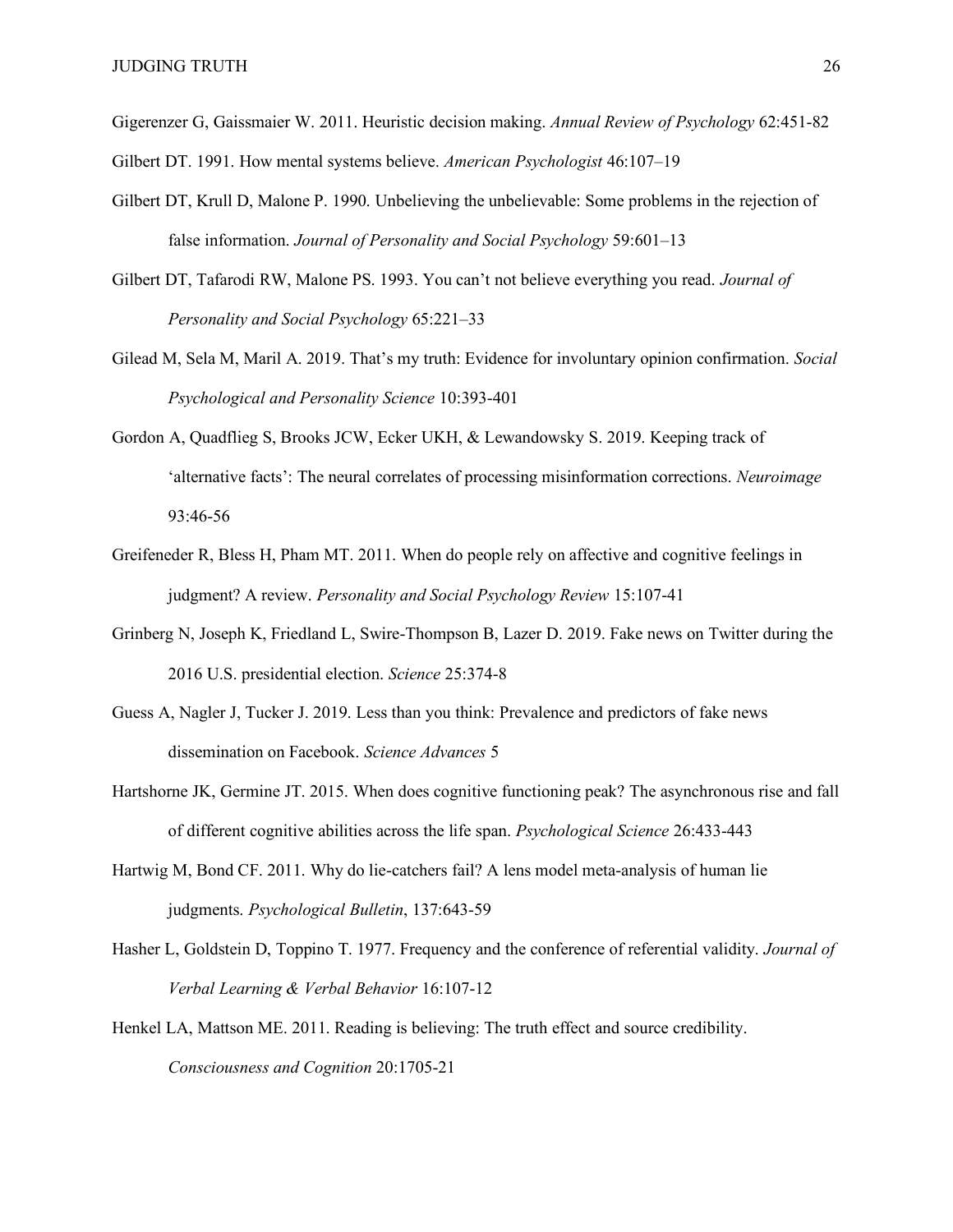- Hernandez I, Preston JL. 2013. Disfluency disrupts the confirmation bias. *Journal of Experimental Social Psychology* 49:178-182
- Hinze SR, Slaten DG, Horton WS, Jenkins R, Rapp DN. 2014. Pilgrims sailing the Titanic: Plausibility effects on memory for misinformation. *Memory & Cognition* 42:305-24
- Hirshleifer D, Shumway T. 2003. Good day sunshine: Stock returns and the weather. *Journal of Finance* 58:1009-32
- Hourihan KL, Bursey E. 2017. A misleading feeling of happiness: Metamemory for positive emotional and neutral pictures. *Memory* 25: 35-43
- Iyengar SS, Lepper MR. 2000. When choice is demotivating: Can one desire too much of a good thing? *Journal of Personality and Social Psychology* 79:995-1006
- Jalbert M, Newman EJ, Schwarz N. unpublished manuscript. Only half of what I'll tell you is true: How experimental procedures lead to an underestimation of the truth effect.
- Jenkins R, Dowsett AJ, Burton AM. 2018. How many faces do people know? *Proceedings of the Royal Society B* 285:20181319
- Johar GV, Roggeveen AL. 2007. Changing false beliefs from repeated advertising: The role of claimrefutation alignment. *Journal of Consumer Psychology* 17:118-27
- Johnson E, Tversky A. 1983. Affect, generalization, and the perception of risk. *Journal of Personality and Social Psychology* 45:20-31
- Koch A, Forgas JP. 2012. Feeling good and feeling truth: The interactive effects of mood and processing fluency on truth judgments. *Journal of Experimental Social Psychology* 48:481-5

Kohler I. 1962. Experiments with goggles. *Scientific American* 206:62-86

- Kramer ADI, Guillory JE, Hancock JT. 2014. Experimental evidence of massive-scale emotional contagion through social networks. *PNAS* 111:8788-90
- Lerner JS, Li Y, Valdesolo P, Kassam KS. 2015. Emotion and decision making. *Annual Review of Psychology* 66:799-823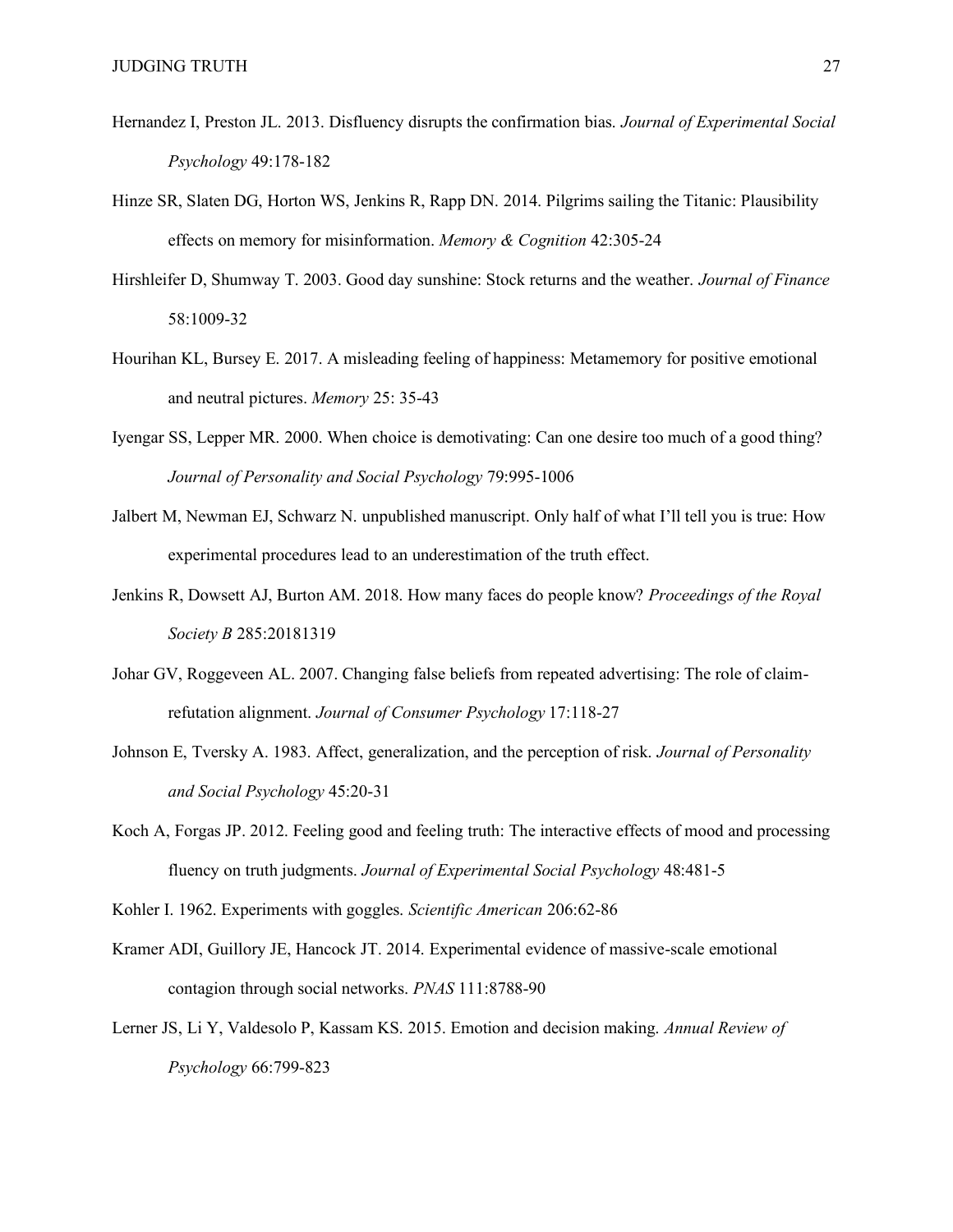- Lev-Ari S, Keysar B. 2010. Why don't we believe non-native speakers? The influence of accent on credibility. *Journal of Experimental Social Psychology* 46:1093-6
- Lewandowsky S, Ecker UKH, Cook J. 2017. Beyond misinformation: Understanding and coping with the "post-truth" era. *Journal of Applied Research in Memory and Cognition* 6: 353-69
- Lewandowsky S, Ecker UKH, Seifert CM, Schwarz N, Cook J. 2012. Misinformation and its correction: Continued influence and successful debiasing. *Psychological Science in the Public Interest* 13: 106-31
- Marsh EJ, Fazio LK. 2006. Learning errors from fiction: Difficulties in reducing reliance on fictional stories. *Memory & Cognition* 34:1140-9
- Marsh EJ, Rajaram S. 2019. The digital expansion of the mind: Implications of Internet usage for memory and cognition. *Journal of Applied Research in Memory and Cognition*
- Marsh EJ, Umanath S. 2014. Knowledge neglect: Failures to notice contradictions with stored knowledge. In D.N. Rapp and J. Braasch (Eds), *Processing inaccurate information: Theoretical and applied perspectives from cognitive science and the educational sciences* (pp. 161-80). Cambridge: MIT Press
- Marsh EJ, Yang BW. 2017. A call to think broadly about information literacy. *Journal of Applied Research in Memory and Cognition* 6:401-4
- McGlone MS, Tofighbakhsh J. 2000. Birds of a feather flock conjointly (?): Rhyme as reason in aphorisms. *Psychological Science* 11:424-8
- Meyer BJ, Russo C, Talbot A. 1995. Discourse comprehension and problem solving: Decisions about the treatment of breast cancer by women across the life span. *Psychology and Aging* 10:84-103
- Mitchell JP, Dodson CS, Schacter DL. 2005. fMRI evidence for the role of recollection in suppressing misattribution errors: The illusory truth effect. *Journal of Cognitive Neuroscience* 17:800-10
- Mitchell KJ, Johnson MK. 2009. Source monitoring 15 years later: What have we learned from fMRI about the neural mechanisms of source memory? *Psychological Bulletin* 135:638-77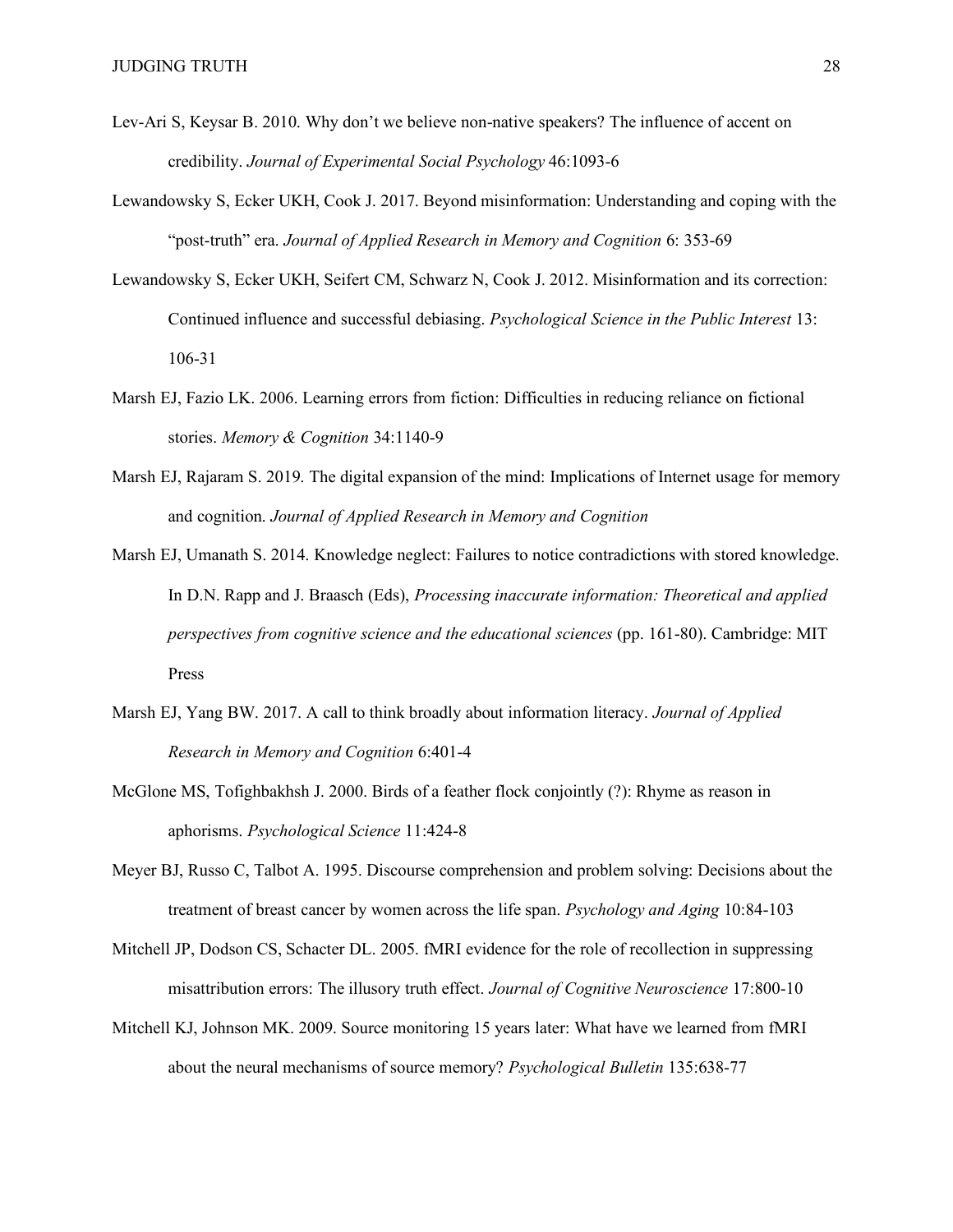- Monahan JL, Murphy ST, Zajonc RB. 2000. Subliminal mere exposure: Specific, general, and diffuse effects. *Psychological Science* 11:462-6
- Nadarevic L, Aßfalg A. 2016. Unveiling the truth: Warnings reduce the repetition-based truth effect. *Psychological Research* 81:1-13
- Newell BR, Shanks DR. 2003. Take the best or look at the rest? Factors influencing "one reason" decision making. *Journal of Experimental Psychology: Learning, Memory, and Cognition* 29:53-65
- Newman EJ, Azad T, Lindsay DS, Garry M. 2018. Evidence that photos promote rosiness for claims about the future. *Memory & Cognition* 46:1223-33
- Newman EJ, Garry M, Bernstein DM, Kantner J, Lindsay DS. 2012. Nonprobative photographs (or words) inflate truthiness. *Psychonomic Bulletin & Review* 19: 969-74
- Newman EJ, Garry M, Unkelbach C, Bernstein DM, Lindsay DS, Nash RA. 2015. Truthiness and falsiness of trivia claims depend on judgmental contexts. *Journal of Experimental Psychology: Learning, Memory, and Cognition* 41: 1337-48
- Newman EJ, Sanson M, Miller EK, Quigley-McBride A, Foster JL, Bernstein DM, Garry M. 2014. People with easier to pronounce names promote truthiness of claims. *PLoS One* 9:e88671
- O'Brien E. 2019. Enjoy it again: Repeat experiences are less repetitive than people think. *Journal of Personality and Social Psychology* 116:519-40
- O'Connor K, Cheema, A. 2018. Do evaluations rise with experience? *Psychological Science* 29:779-90
- Oppenheimer D. 2004. Spontaneous discounting of availability in frequency judgment tasks. *Psychological Science* 15:100-5
- Pennycook G, Cannon TD, Rand, DG. 2018. Prior exposure increases perceived accuracy of fake news but has no effect on entirely implausible statements. *Journal of Experimental Psychology: General* 147: 1865-80
- Pennycook G, Rand DG. 2019a. Fighting misinformation on social media using crowdsourced judgments of news source quality. *PNAS*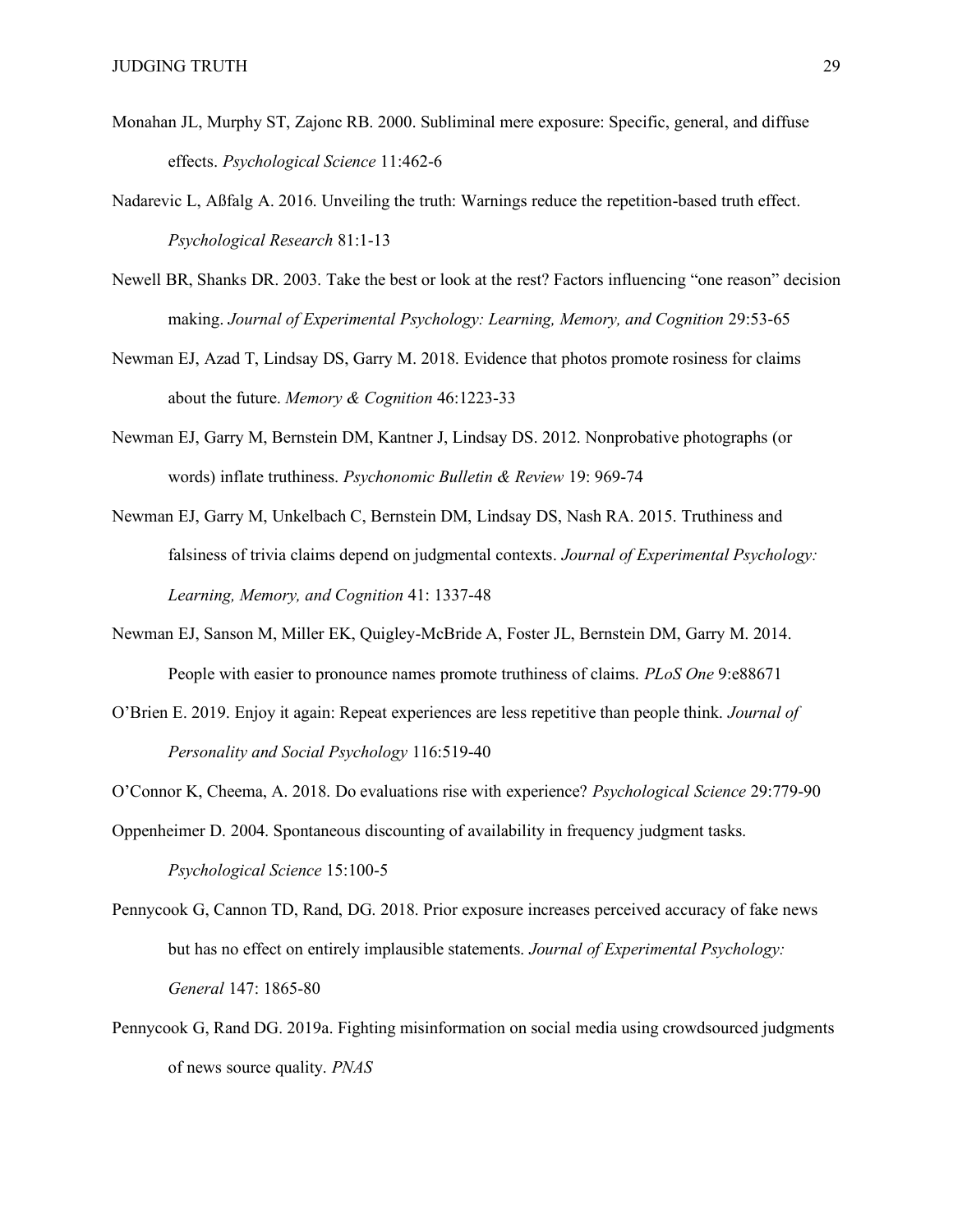- Pennycook G, Rand DG. 2019b. Lazy, not biased: Susceptibility to partisan fake news is better explained by lack of reasoning than by motivated reasoning. *Cognition*
- Pennycook G, Rand DG. 2019c. The implied truth effect: Attaching warnings to a subset of fake news stories increases perceived accuracy of stories without warnings. *Management Science*
- Pennycook G, Rand DG. 2019d. Who falls for fake news? The roles of bullshit receptivity, overclaiming, familiarity, and analytic thinking. *Journal of Personality*
- Pew Research Center. 2018. Distinguishing between factual and opinion Statements in the News. Retrieved from www.journalism.org/2018/06/18/distinguishing-between-factual-and-opinionstatements-in-the-news
- Putnam AL, Phelps RJ. 2017. The citation effect: In-text citations moderately increase belief in trivia claims. *Acta Psychologica* 179:114-123
- Reber R, Schwarz N. 1999. Effects of perceptual fluency on judgments of truth. *Consciousness and Cognition* 8:338-42
- Reber R, Schwarz N, Winkielman P. 2004. Processing fluency and aesthetic pleasure: Is beauty in the perceiver's processing experience? *Personality and Social Psychology Review* 8:364-82
- Reder LM, Kusbit GW. 1991. Locus of the Moses illusion: Imperfect encoding, retrieval, or match? *Journal of Memory and Language* 30:385-406
- Redlmeier DA, Baxter, SD. 2009. Rainy weather and medical school admission interviews. *Canadian Medical Association Journal* 181:933
- Reed AE, Mikels JA, Simon KI. 2008. Older adults prefer less choice than young adults. *Psychology and Aging* 23:671-5
- Riener CR, Stefannuci JK, Proffitt DR, Clore G. 2011. An effect of mood on the perception of geographical slant. *Cognition and Emotion* 25:174-82
- Rozin P, Markwith M, Ross B. 1990. The sympathetic magical law of similarity, nominal realism and neglect of negatives in response to negative labels. *Psychological Science* 1:383-4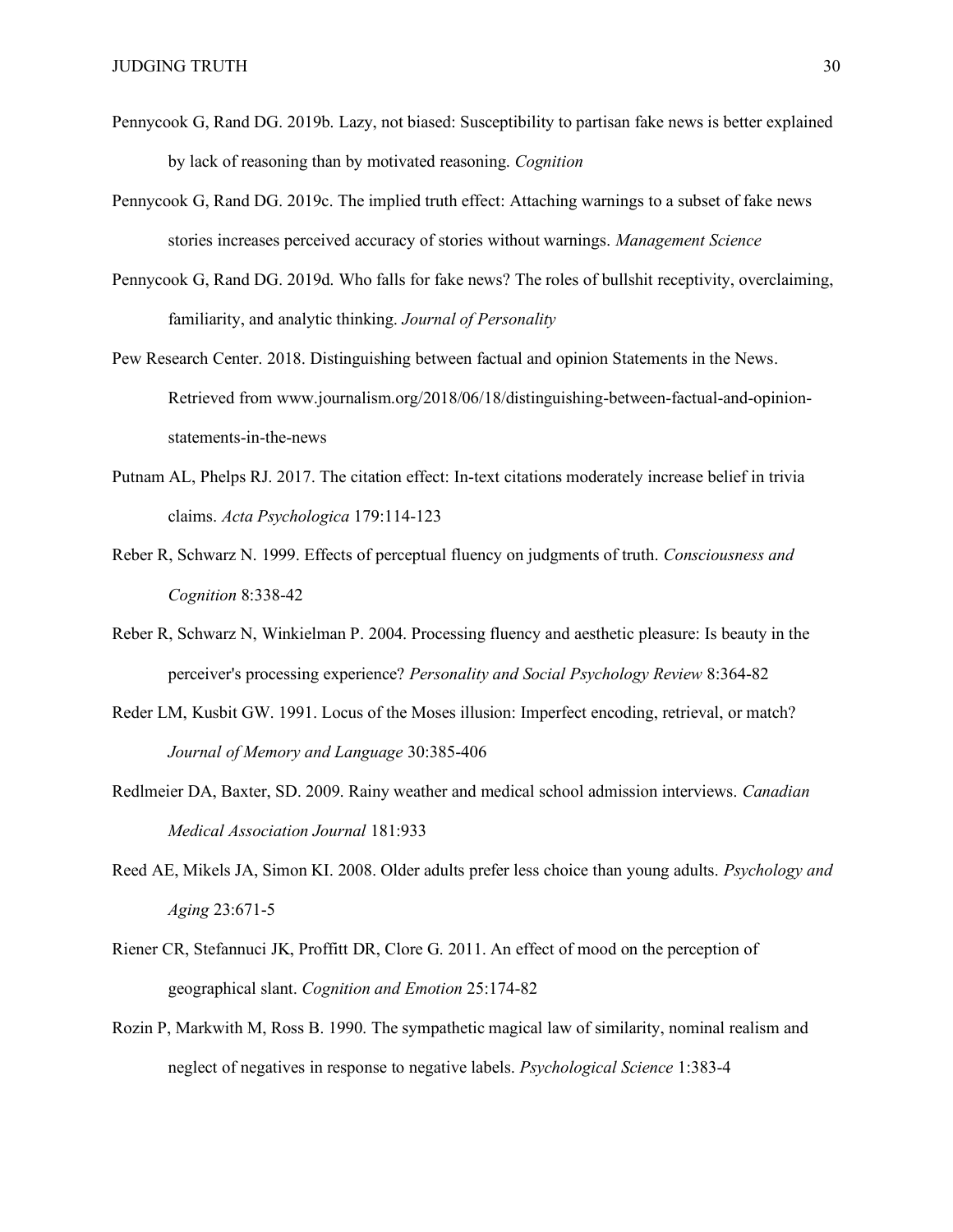- Ruder, M., & Bless, H. 2003. Mood and the reliance on the ease of retrieval heuristic. Journal of Personality and Social Psychology 85:20-32
- Scholl SG, Greifeneder R, Bless H. 2014. When fluency signals truth: Prior successful reliance on fluency moderates the impact of fluency on truth judgments. *Journal of Behavioral Decision Making* 27:268–80
- Schwartz BL, Metcalfe J. 1992. Cue familiarity but not target retrievability enhances feeling-of-knowing judgments. *Journal of Experimental Psychology: Learning, Memory, & Cognition* 18:1074-83
- Schwarz N. 2002. Situated cognition and the wisdom in feelings: Cognitive tuning. In L. F. Barrett & P. Salovey (Eds), *Emotions and social behavior. The wisdom in feeling: Psychological processes in emotional intelligence* (pp. 144-66). New York: The Guilford Press
- Schwarz N. 2012. Feelings-as-information theory. In P. M. Van Lange, A. W. Kruglanski, & E. T. Higgins (Eds), *Handbook of theories of social psychology* (pp. 289-308). Thousand Oaks, CA: Sage Publications
- Serota KB, Levine TR, Boster FJ. 2010. The prevalence of lying in America: Three studies of selfreported lies. *Human Communication Research* 36:2-25
- Serwe S, Frings C. 2006. Who will win Wimbledon? The recognition heuristic in predicting sports events. *Journal of Behavioral Decision Making* 19:321-32
- Snook B, Taylor PJ, Bennell C. 2004. Geographic profiling: The fast, frugal, and accurate way. *Applied Cognitive Psychology* 18:105-21
- Song HJ, Schwarz N. 2008. Fluency and the detection of misleading questions: Low processing fluency attenuates the Moses Illusion. *Social Cognition* 26: 791-9
- Storm BC, Stone SM, Benjamin AS. 2017. Using the Internet to access information inflates future use of the Internet to access other information. *Memory* 25:717-23
- Swire B, Ecker UKH, Lewandowsky S. 2017. The role of familiarity in correcting inaccurate information. *Journal of Experimental Psychology: Learning, Memory, and Cognition* 43:1948-61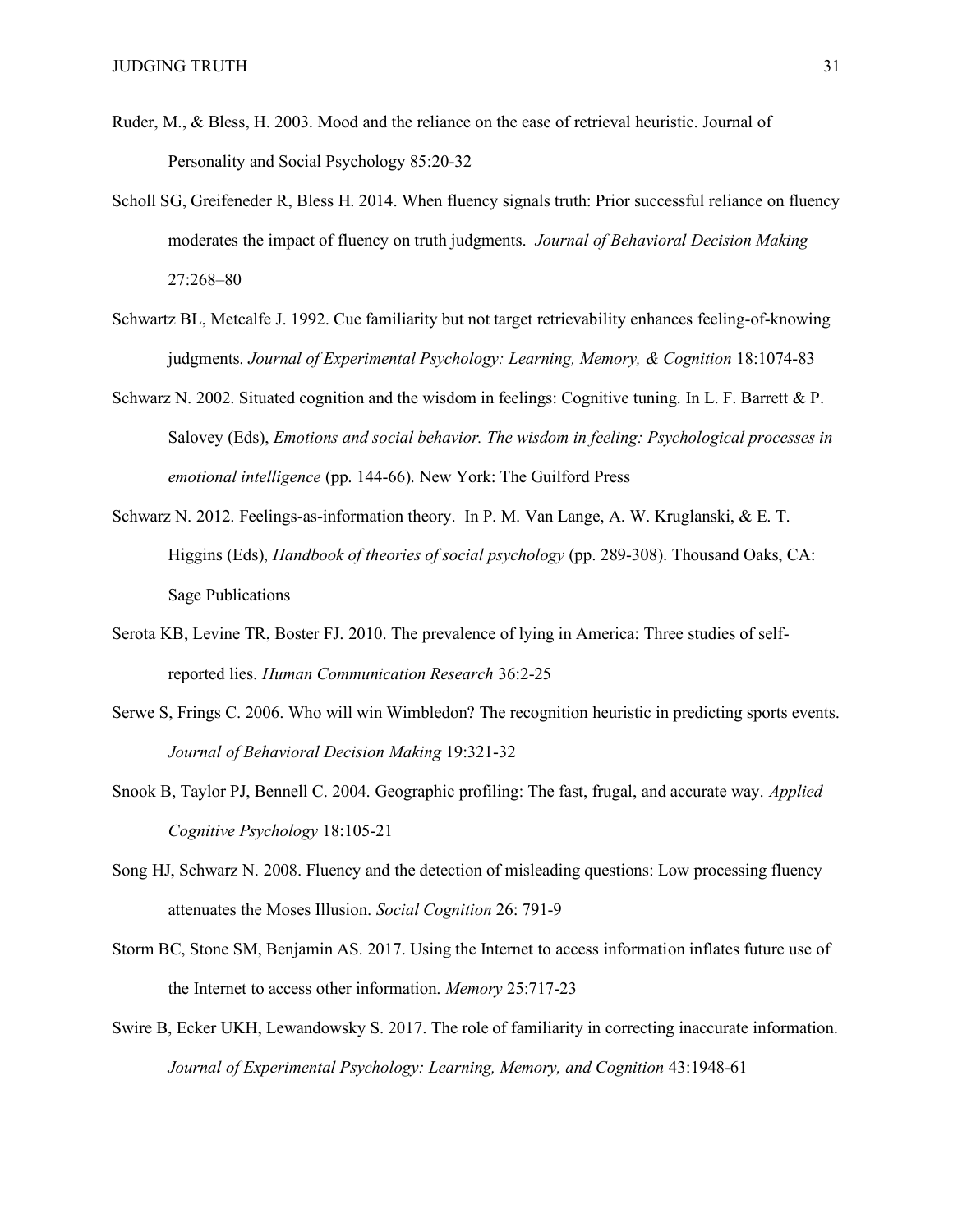- Tenenbaum JB, Griffith TL, Kemp C. 2006. Theory-based Bayesian models of inductive learning and reasoning. *Trends in Cognitive Science* 10:309-18
- Unkelbach C. 2007. Reversing the truth effect: Learning the interpretation of processing fluency in judgments of truth. *Journal of Experimental Psychology: Learning, Memory, and Cognition* 33:219-30
- Unkelbach C, Bayer M, Alves H, Koch A, Stahl C. 2011. Fluency and positivity as possible causes of the truth effect. *Consciousness and Cognition* 20:594-602
- Unkelbach C, Greifeneder R. 2018. Experiential fluency and declarative advice jointly inform judgments of truth. *Journal of Experimental Social Psychology* 79:78-86
- Unkelbach C, Koch A, Silva RA, Garcia-Marques T. 2019. Truth by repetition: Explanations and implications. *Current Directions in Psychological Science*
- Unkelbach C, Rom SC. 2017. A referential theory of the repetition-induced truth effect. *Cognition* 160:110-26
- Unkelbach C, Stahl C. 2009. A multinomial modeling approach to dissociate different components of the truth effect. *Consciousness and Cognition* 18:22-38
- van Oostendorp H, de Mul S. 1990. Moses beats Adam: A semantic relatedness effect on a semantic illusion. *Acta Psychologica* 74:35-46

Vosoughi S, Roy D, Aral S. 2018. The spread of true and false news online. *Science* 359:1146-51

- Wade KA, Garry M, Read JD, Garry M. 2002. A picture is worth a thousand lies: Using false photographs to create false childhood memories. *Psychonomic Bulletin & Review* 9:597-603
- Wang W, Brashier NM, Wing EA, Marsh EJ, Cabeza R. 2016. On known unknowns: Fluency and the neural mechanisms of the illusory truth effect. *Journal of Cognitive Neuroscience* 28:739-46
- Winkielman P, Cacioppo JT. 2001. Mind at ease puts a smile on the face: Psychophysiological evidence that processing facilitation elicits positive affect. *Journal of Personality and Social Psychology* 81:989-1000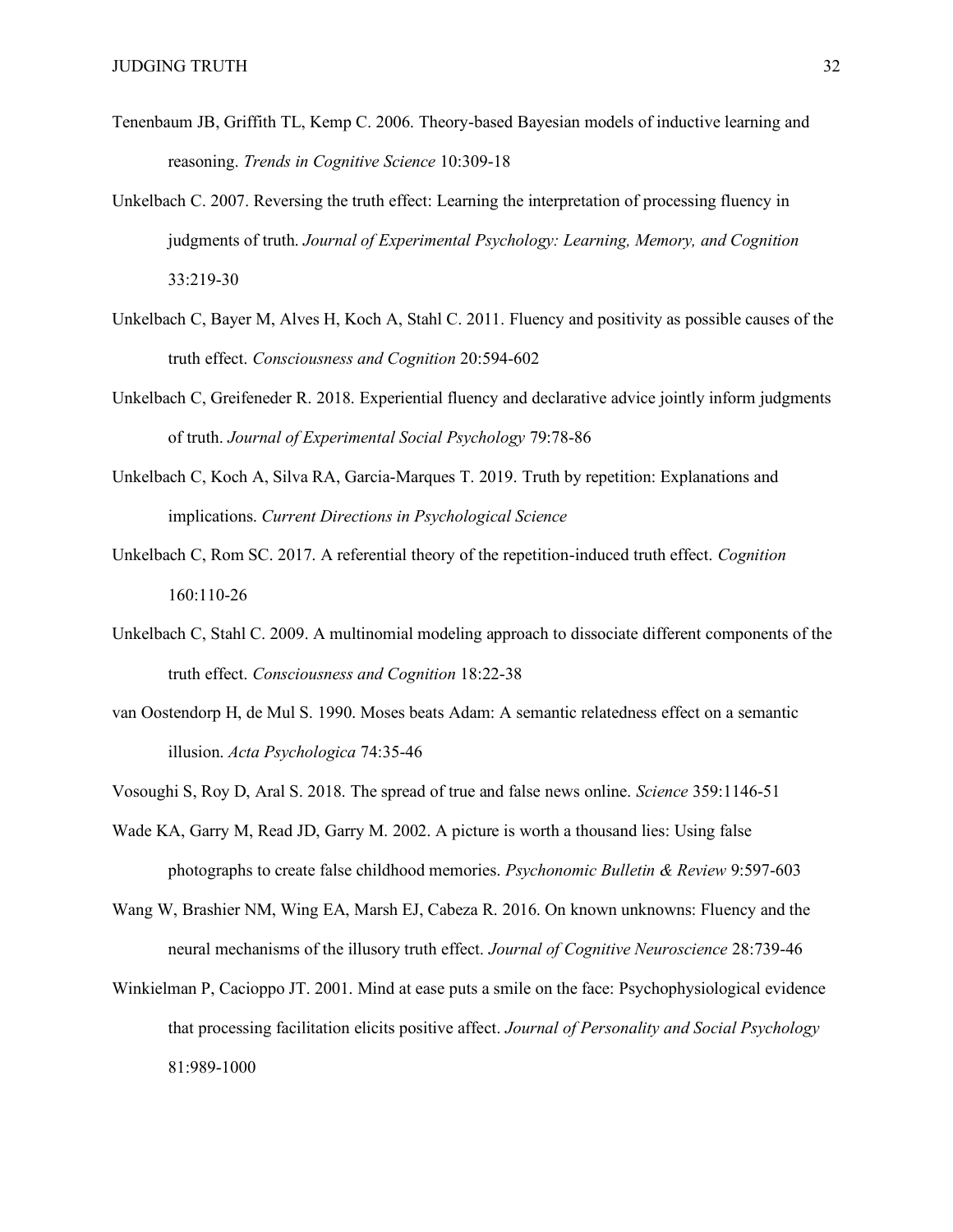- Wixted JT. 2004. On common ground: Jost's (1897) law of forgetting and Ribot's (1881) law of retrograde amnesia. *Psychological Review* 111:864-79
- Yang X, Li Y, Lyu S. 2018. Exposing deep fakes using inconsistent head poses. arXiv:1811.00661 [cs.CV]